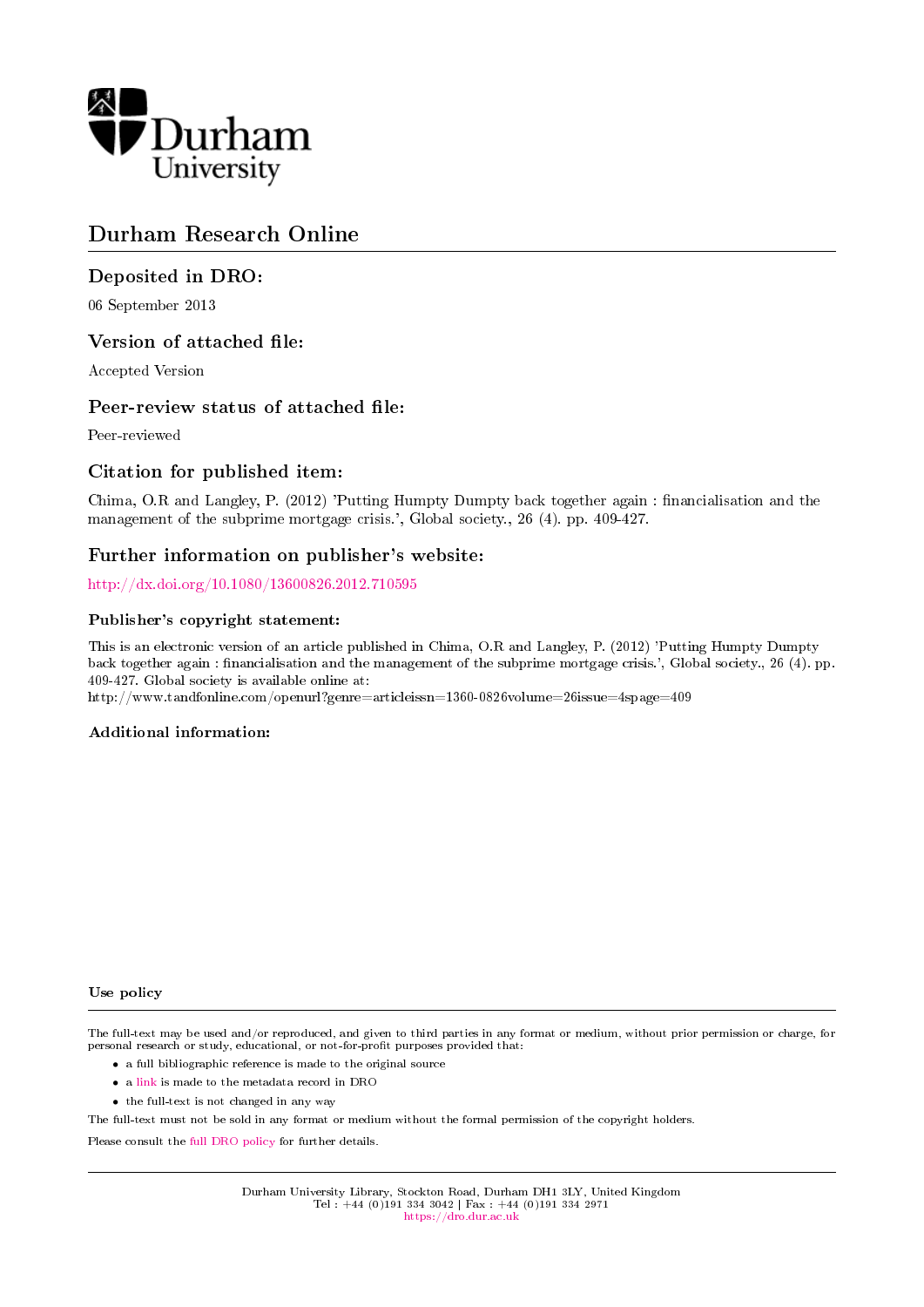# **Putting Humpty Dumpty Back Together Again:**

# **Financialisation and the Management of the Subprime Mortgage Crisis**

Onyebuchi Ralph Chima and Paul Langley

| Dr Onyebuchi Ralph Chima | Dr Paul Langley             |
|--------------------------|-----------------------------|
| 42 Newlaithes Avenue     | Department of Geography     |
| Carlisle                 | Durham University           |
| Cumbria                  | <b>Science Laboratories</b> |
| CA <sub>2</sub> 6PY      | South Road                  |
| United Kingdom           | Durham                      |
| ralph.chima@onrrac.com   | DH1 3LE                     |
|                          | United Kingdom              |
|                          | paul.langley@durham.ac.uk   |
|                          |                             |

Onyebuchi Ralph Chima recently completed his DPhil in Social Sciences (International Political Economy) from Northumbria University, where his studies were supported by a full scholarship award. He is currently researching on the implications of the recent global financial crisis for financial inclusion and access to home and personal credit in United Kingdom, and on new financial inequalities in Nigeria.

Paul Langley is Reader in Economic Geography at the Department of Geography, Durham University. He is the author of *The Everyday Life of Global Finance* (Oxford University Press, 2008) and *World Financial Orders* (Routledge 2002), and is a co-editor of the *Review of International Political Economy* book series (Routledge).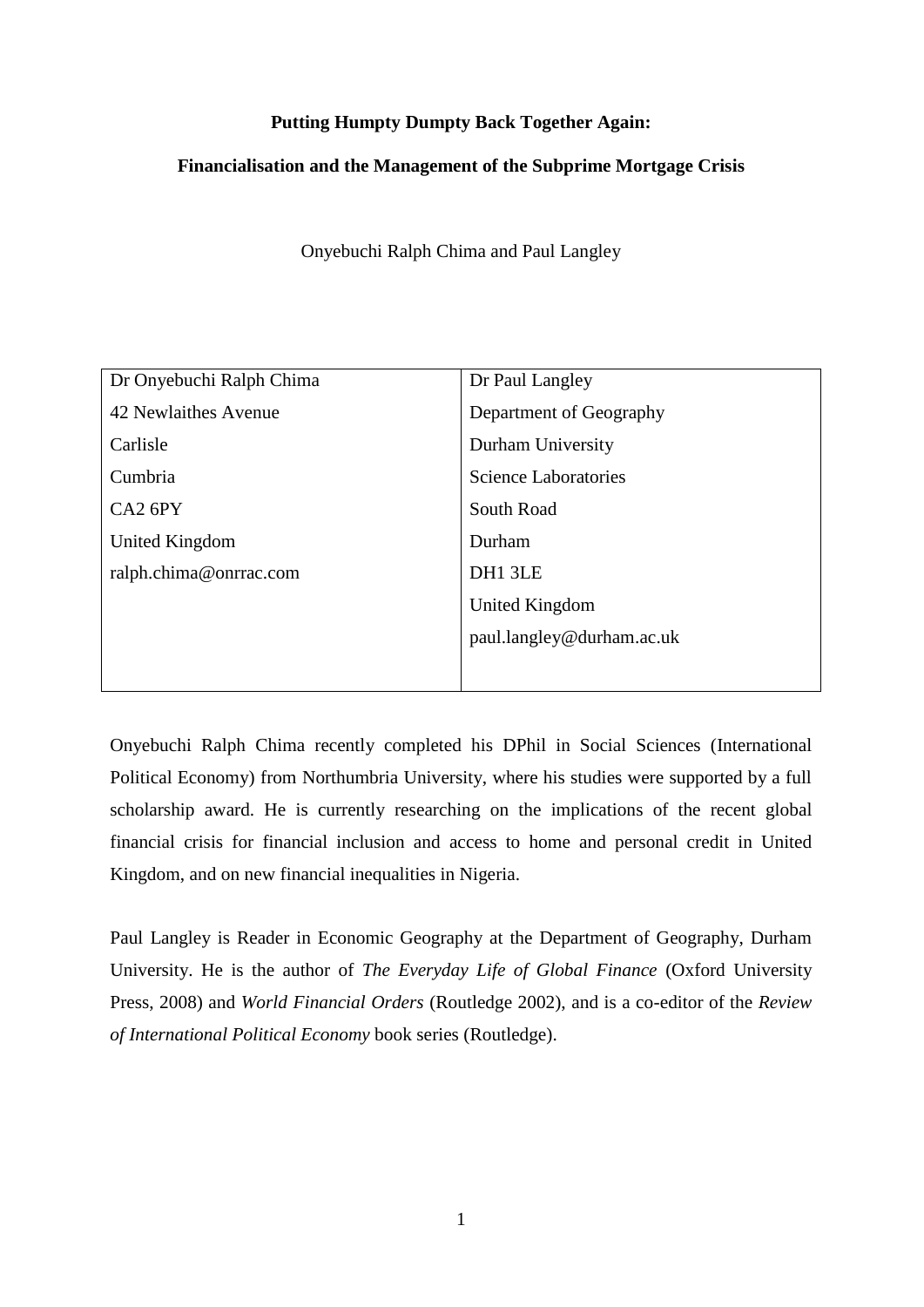#### **Putting Humpty Dumpty Back Together Again:**

#### **Financialisation and the Management of the Subprime Mortgage Crisis**

### **Abstract**

The subprime mortgage debacle in the United States of America (USA) and the subsequent global credit crunch provoked a wide range of crisis management responses in different national settings. Such interventions are typically figured as the sovereign state coming to the rescue of the markets and the banks. In contrast, and offering a critical analysis of the character and content of the principal interventions of authorities in the heartland of the crisis in the USA and United Kingdom (UK) from Autumn 2007 through to 2009, we argue that these responses served to reproduce financialisation tendencies present across the seemingly separable domains of state and market which contributed to producing the crisis in the first place. Understood as a process co-constituted through pervasive but contradictory developments in capital accumulation, the risk management practices of lenders and the disciplining of borrowers, we show how, far from being seriously curtailed by crisis management, the financialisation of socio-economic life was actually buttressed during the very period in which its fragilities were most sharply exposed. In short, the management of the subprime crisis is a story akin to that of trying to put Humpty Dumpty back together again.

**Keywords:** financialisation; subprime mortgages; capital accumulation; risk management; borrower discipline.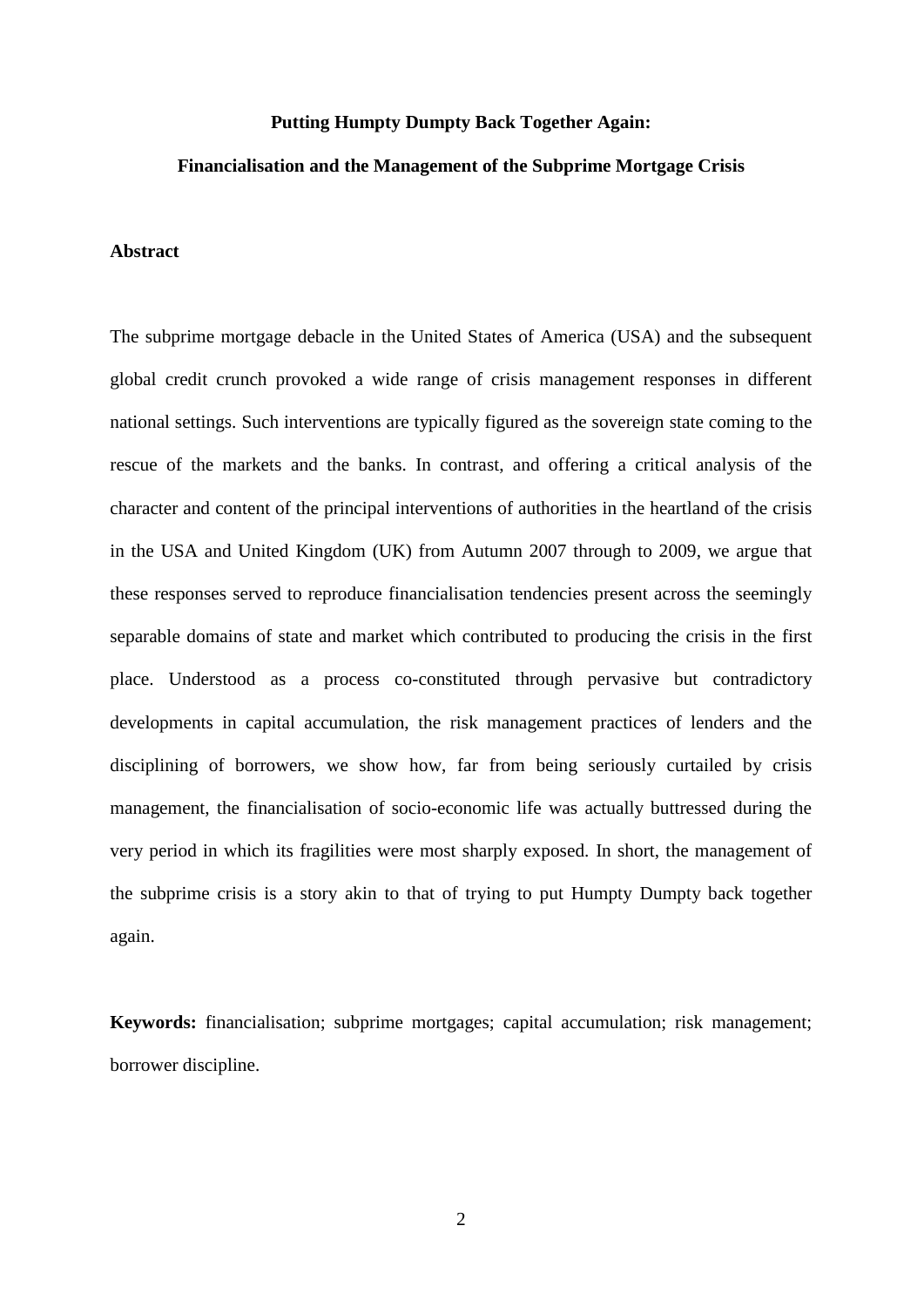#### **Putting Humpty Dumpty Back Together Again:**

### **Financialisation and the Management of the Subprime Mortgage Crisis**

### **Introduction: "Big Government"**

Writing in the Autumn of 2009, and reflecting on the highly likely prospect of a victory for David Cameron's Conservative Party in the United Kingdom (UK) General Election in the coming year, *The Guardian* newspaper's Economics Editor Larry Elliott poses a conundrum. Why is it, he asks, that Cameron's "main argument … that the economic mess we are in is the result of the failing of big government" is proving "amazingly successful at shifting the political battle onto his own ground" while, at the same time, the Labour government of Gordon Brown is unable to articulate an alternative at the very moment when "Making the case for interventionist social democracy has never been easier?".<sup>1</sup> For Elliott, the conundrum arises precisely because "Only by the most convoluted reasoning can the crisis of the past two years, and the events that led up to it, be described as a failure of big government".<sup>2</sup> The crisis to which Elliott refers is, of course, the global financial crisis that emerged out of the subprime mortgage market debacle in the United States of America (USA) from August 2007. And, for him, the idea that the crisis was a consequence of "the failing of big government" is "the precise opposite of the truth" in two main senses: first, the crisis was the outcome of a state that "was too passive", a state which relaxed the regulation of financial markets and cut taxes; and second, the crisis itself was a period of "Keynesian schedenfreude", wherein "far from waiting for the invisible hand to work its magic, governments stepped in to prevent banks from failing, the financial system from imploding and the global economy from collapsing".<sup>3</sup>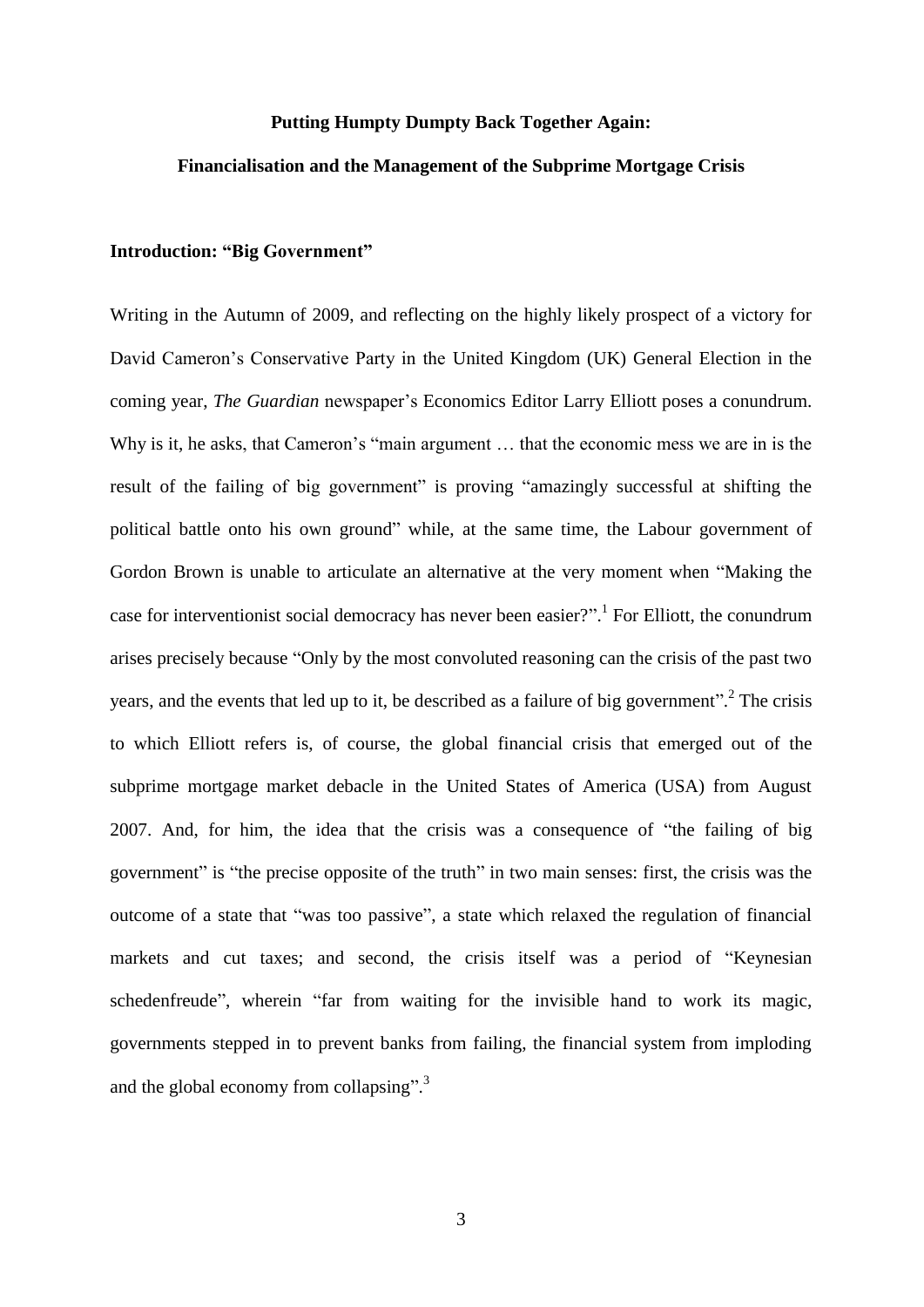The focus of this article is upon the apparent interval that Elliott marks out, the period that witnessed a wide array of crisis management interventions by "big government" that took quite diverse forms in different national settings. Concentrating on the principal interventions by authorities in the heartland of the crisis in the USA and UK from Autumn 2007 through to 2009, the article offers a quite different understanding of recent financial crisis management. This is because, for us, Elliott's piece is an example of a wider problem in the prevailing interpretation and critical analysis of the management of the recent crisis: interventions in the crisis are viewed in terms of the sovereign state coming to the rescue of the markets and the banks. For those on the centre-left of politics, state interventions were thus interpreted, in the early stages of the crisis at least, as amounting to the decline of the pro-market neo-liberal state form and the emergence of a Keynesian-infused alternative. An editorial statement in the *New Left Review* by Susan Watkins, for example, suggests that 'neo-Keynesian emergency packages' have produced a partial shift in the balance between state and market that heralds a move to 'regulatory liberalism'.<sup>4</sup> For Elliott, meanwhile, such packages represent a missed opportunity for interventionist social democracy. After all, and as the post-Keynesian and Marxist traditions of political economy are at pains to stress, competitive banking and crisisprone financial markets necessarily require the last resort lending of sovereign institutions.<sup>5</sup> For those on the political right, meanwhile, the efficacy of crisis management is always in doubt and may well store-up dangers for the future. Consider, for example, Republican Senator James (Jim) Bunning now infamous description of the US Treasury's \$700 billion Troubled Asset Relief Programme (TARP) of October 2008 as "financial socialism" and "un-American". Related, and for much of the Economics profession, financial crisis management provokes debates about "moral hazard", that is, about the way in which state-led bailouts in the present may distort the operation of the self-regulating market mechanism in the future.<sup>6</sup> From a range of starting points and often for quite different and distinct reasons, then,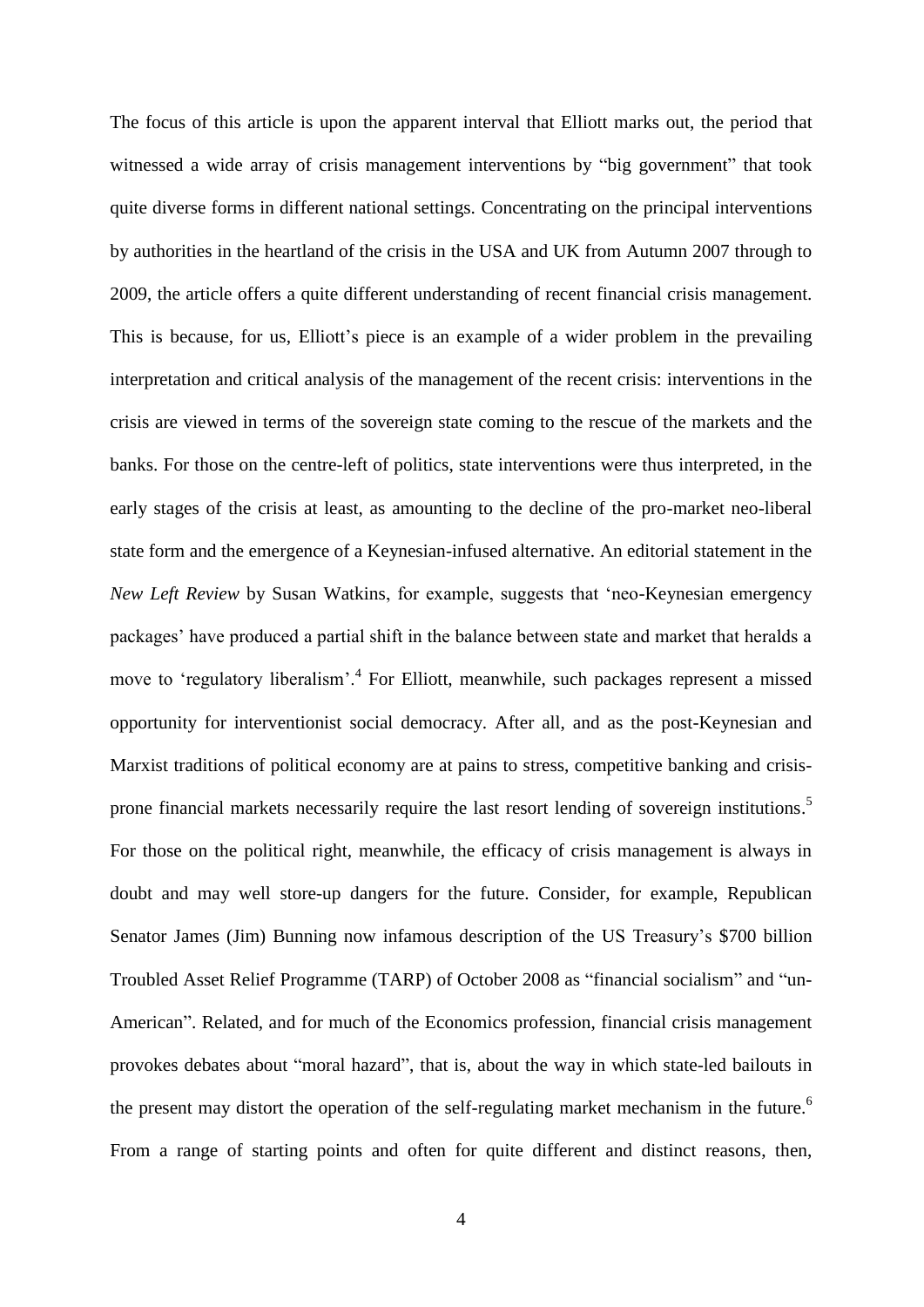orthodox and critical political economy interpretations and analyses of recent crisis management tend to suggest that what matters is that this is a story of "big government".

Our opening contention here is that the prevailing "big government" explanation of the management of the crisis, which works through the binaries of states/markets and public/ private, tells us relatively little about what Matthew Watson calls the "character and content" of those interventions.<sup>7</sup> There would seem very little doubt that state institutions, public guarantees and programmes have been crucial to forestalling the worst economic eventualities of the recent crisis, at least for the short-term. Nonetheless, the tendency to frame these interventions in terms of states/markets and public/private necessarily limits the understanding of important continuities which we see as at work in the US and UK in particular. Somewhat in contrast with varieties of continental European capitalism, for instance, the significance of financial markets in contemporary socio-economic life persists in the UK and USA. Inquiry into the "character and content" of crisis management suggests that it amounts to "breathing new life" into the financialisation of everyday life.<sup>8</sup> Indeed, in taking this contention forward below, we will argue that management interventions in the crisis actually served to reproduce the financialisation processes that contributed to producing the crisis in the first place. What matters to understanding crisis management for us, and in the terms of the popular nursery rhyme, is that it is a story akin to trying to put Humpty Dumpty back together again.

To this end, the article is divided into four main sections. We begin by briefly setting out what we understand by "financialisation", a concept that, following Erturk *et al.*, we develop by combining insights from political economy and cultural economy perspectives.<sup>9</sup> For us, the financialisation of socio-economic life is a process co-constituted through pervasive but contradictory developments in capital accumulation, the risk management practices of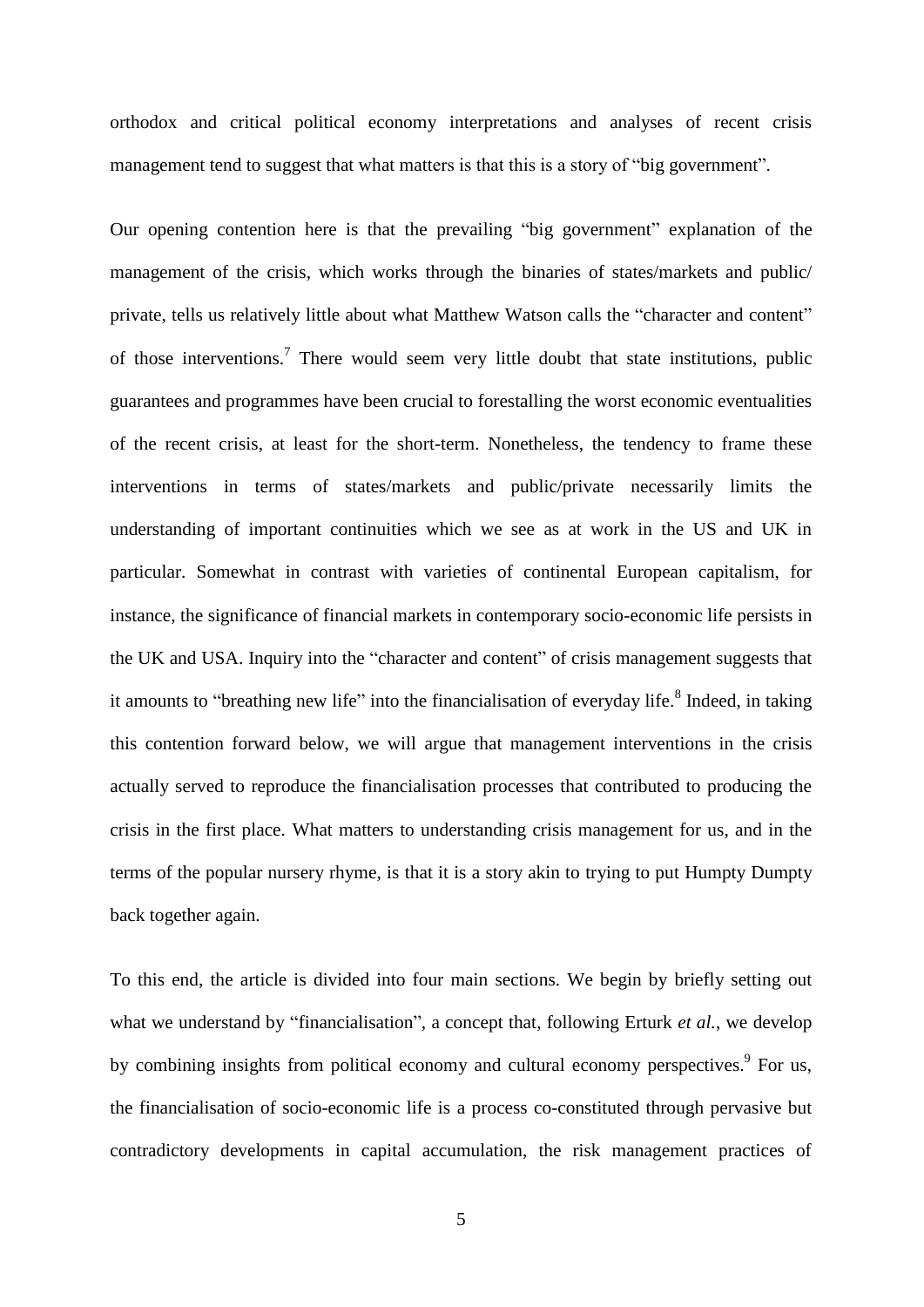lenders, and the disciplining of borrowers. When exploring the principal crisis management interventions by authorities in the USA and UK from Autumn 2007, the remaining three sections critically analyse these interventions as they relate, in turn, to each of the three coconstitutive forces of financialisation. What we will term financialised accumulation, financialised risk management and financialised discipline were all buttressed by crisis management interventions during the very period in which their fragilities were most sharply exposed. By way of conclusion, we return to Elliott's conundrum in order to briefly consider the political implications of our analysis.

### **The Forces of Financialisation**

As social scientific literature concerned with the processes of "financialisation" in socioeconomic life has grown over the last decade or so, attempts to classify it by academic discipline and theoretical approach (e.g. world-systems structuralist, French regulationist, historical materialist, institutionalist, poststructuralist, material sociologist) have become increasingly complex and arguably of only limited analytical value. Following Erturk *et al,* what is of greater importance is the way in which the analysis of financialisation can draw together valuable insights from both political economy and cultural economy perspectives. According to them, political economists "conceive of the economy as a machine of quantities and relations between categories like profit and liquidity whose logic is discovered and operates independently of analysis".<sup>10</sup> Cultural economists, meanwhile, primarily draw on poststructuralism and material sociology to engage with the social construction of "how the economy is formatted by discourses [and] performance".<sup>11</sup> Whilst we recognise that the problems and prospects of bringing these contrasting perspectives together are presently the subject of ontological and epistemological debates over what some term "cultural political economy,"<sup>12</sup> what we propose here following Ertuk *et al*<sup>13</sup> is more modest, deductive and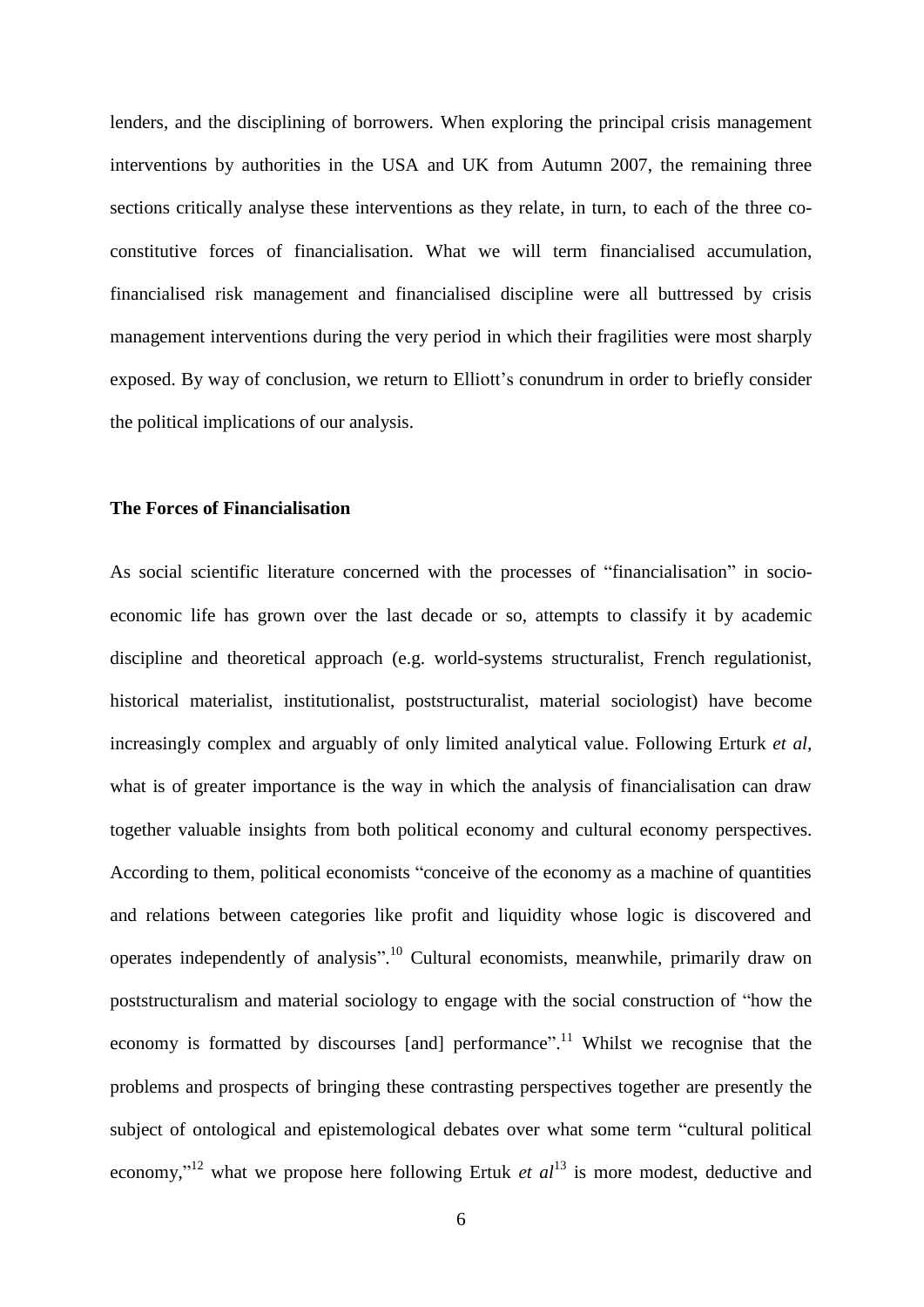conceptual in character. Indeed, we note how recent and well-received research by others has set aside debates over a singular cultural political economy and, instead, has developed concepts from political economy and cultural economy to great critical analytical effect.<sup>14</sup>

Specifically, then, we want to draw insights from both political economy and cultural economy perspectives in order to develop three categories for understanding the processes of financialisation; that is, what we will term the forces of financialised accumulation, financialised risk management, and financialised discipline. As the uncertain processes of financialisation are found to be at play in socio-economic life in the USA and UK in particular, we suggest that these forces, which can be identified from political economy and cultural economy perspectives, are co-constitutive. It is the coming together of these forces and their contradictions and tensions - change in how capital is accumulated, in how 'default risk' is managed by banks and other retail lenders, and in how borrowers are disciplined to meet their outstanding credit obligations – that is crucial to producing the broad tendency and orientation to financialisation.

As political economists typically stress, there can be little doubt that capital accumulation in USA and UK has become marked, across the last three decades or so, by profits accrued from largely speculative tendencies that are, at once, somewhat decoupled from and dominant over a stagnant productive economy. While financialised accumulation would seem, at first blush, to be an oxymoron – after all, finance is always pivotal to capital accumulation – the point here is that finance comes to predominate socio-economic life during a particular time and place. The roots of this "finance-led growth regime"<sup>15</sup> are to be found in four associated developments. First, capital has responded to the anaemic returns available from "real" productive investment - apparent since the over-production and under-consumption tendencies that emerged in the 1970s - by directing its attention to the global opportunities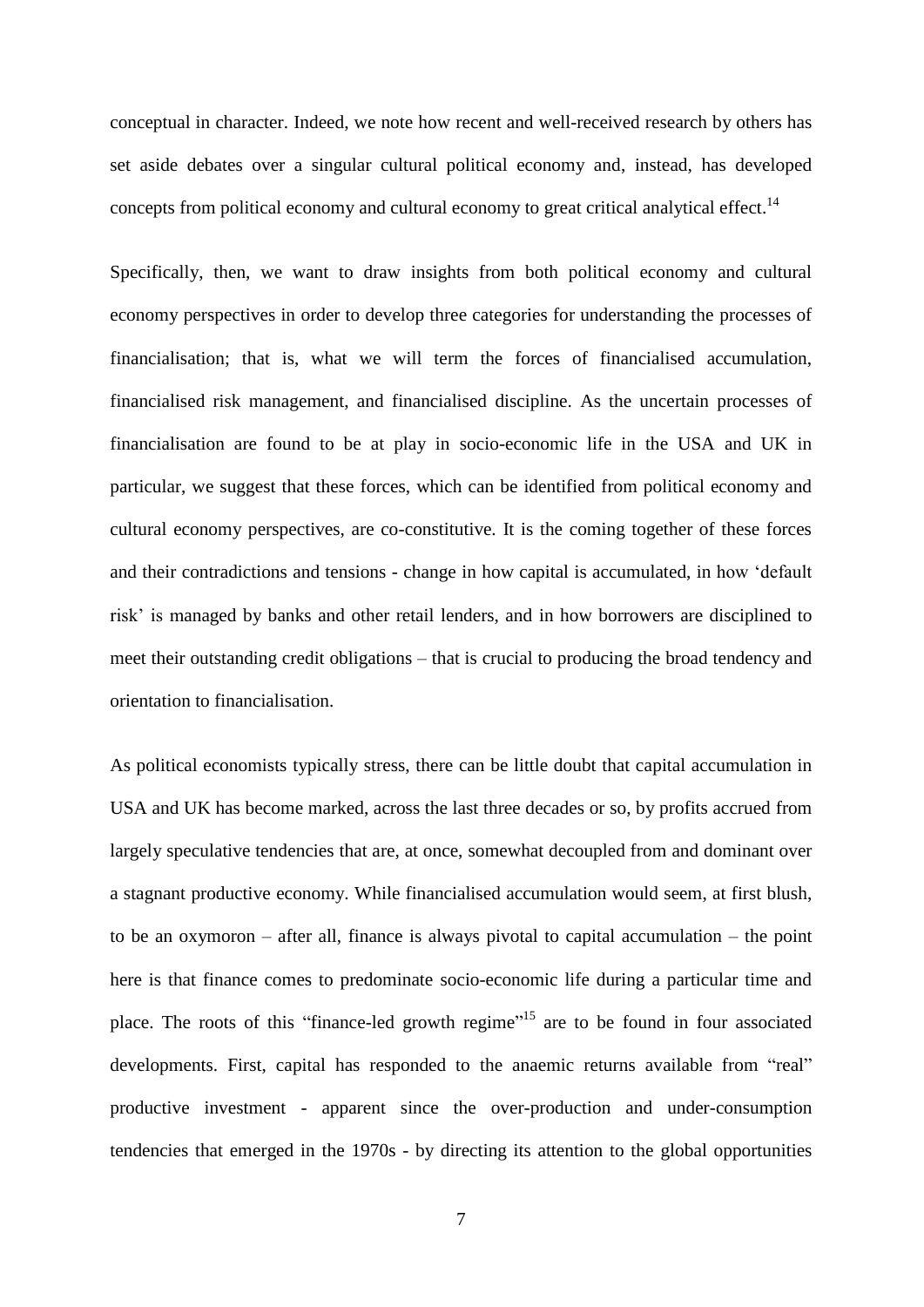presented by successive speculative bubbles centred on one class of financial market asset or another.<sup>16</sup> For the US economy specifically, this shift in the predominant orientation of capital accumulation broadly mirrors that which has previously marked the pattern of hegemonic decline in the capitalist world-system.<sup>17</sup> Second, the capacity of capital to gorge on speculative opportunities is politically and institutionally enabled, as policies that liberalise and deregulate markets and individualise welfare provision serve to open-up and legitimate financialised accumulation.<sup>18</sup> Third, and somewhat paradoxically given its consequences for the productive economy and employment, much of the material resources of financialised accumulation are generated by shifting patterns in household saving, occupational pension provision and the revolution in so-called "financial services" since the 1980s.<sup>19</sup> Growing numbers of the population hold a stake, however meagre, in the "mass investment culture" or "coupon pool capitalism"<sup>21</sup> of financialised accumulation, wherein their money is moved through the markets by massive institutional investors.<sup>22</sup> Fourth, financialised accumulation is not limited to the domain of finance itself, but hollows-out productive enterprises and holdsout "shareholder value" as the mantra by which their governance, performance and strategy comes to be judged. $^{23}$ 

The forces of financialised accumulation cannot be separated, however, from significant changes in how the uncertainties of outstanding debt obligations are calculated and managed as "risks". What we would choose to call financialised risk enables and scientifically legitimates a vast array of profitable opportunities for lending and trading.<sup>24</sup> In the form of organisational risk management, for example, probabilistic risk calculations are crucial as the dangerous possibilities that outstanding obligations will not be met (i.e. "default risks") are seemingly diminished. Value-at-risk (VaR) - which emerged in the wake of the 1987 stock market crash and puts a number on the amount a bank could expect to lose on its portfolio of assets on a relatively bad day - has become integrated into bank's organisational procedures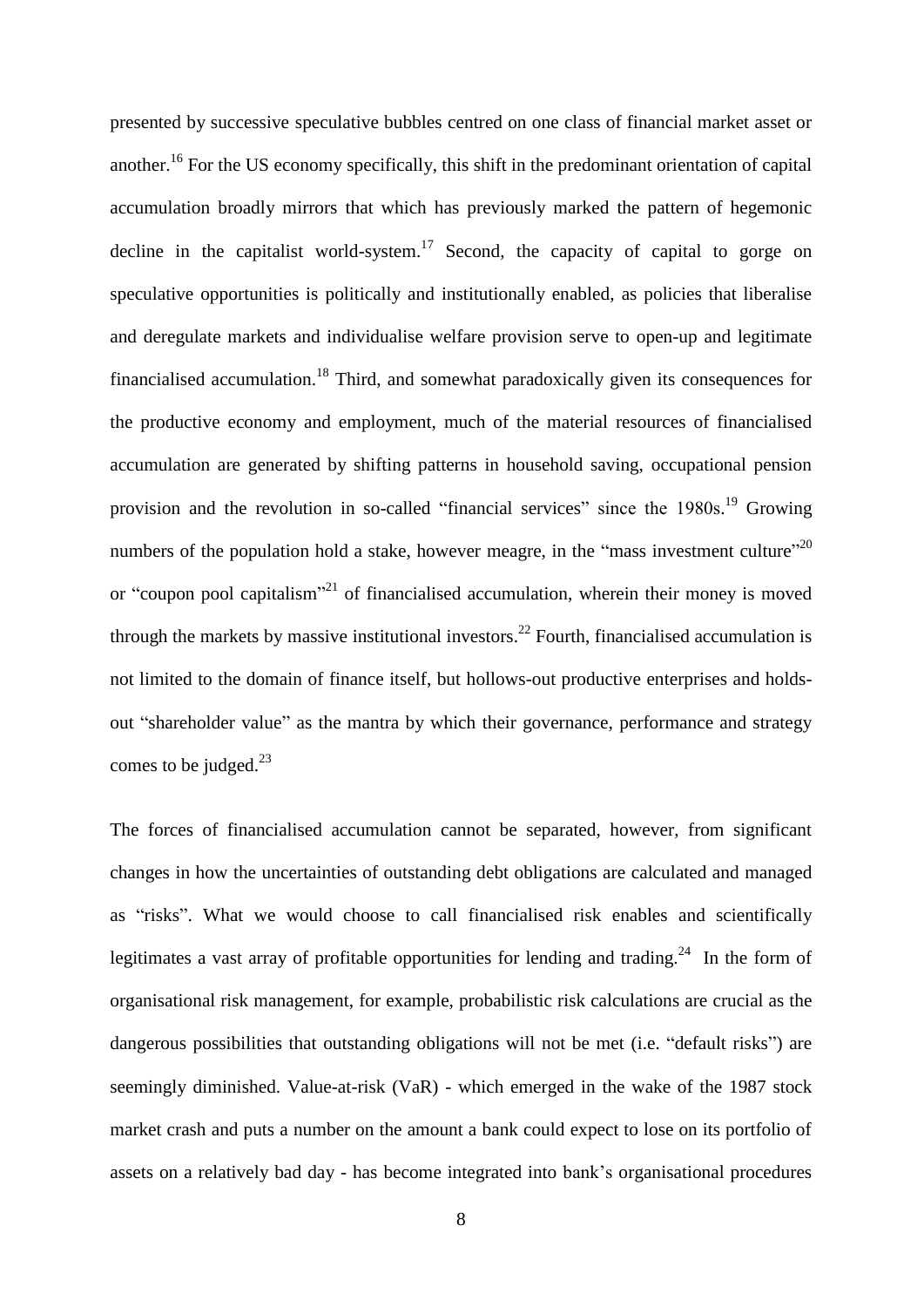and subsequently into the 1997 Basel II (and now Basel III) global standards for capital adequacy.<sup>25</sup> Default risks arising from all manner of loans are also routinely moved "off balance sheet", put into circulation and traded by investors as a consequence of techniques of securitisation and structured finance.<sup>26</sup> And, while rapidly growing "over-the-counter" markets for credit derivatives promise that the default risks of specific assets (e.g. a corporate bond) can be hedged through bespoke contracts, they also serve to fuel trading in volatility and variance which is marked by its indifference to the performance of specific underlying assets. 27

Processes of financialised accumulation and risk management are, moreover, also closely intertwined with changes in how debt relations are reproduced and governed in mass consumer markets. Across centuries, law has occupied a pivotal role in the criminalisation and punishment of debtors as "deviants", ensuring their brutal imprisonment and "moral regulation" as constitutionally-defined citizens through to the mid-nineteenth century, for instance.<sup>28</sup> In recent decades, however, what we might call the extra-legal and marketised mechanisms of financialised discipline have come to the fore. Alongside the juridical processes of bankruptcy and foreclosure/repossession, financialised discipline developed in response to the inherent problems of forging trust between lenders and borrowers in dispersed and decentred markets. Based upon their past credit histories, individual borrowers became subject to the apparently scientific and objective calculations of credit scoring by the principal agencies (Experian, Fair Isaac, TransUnion, and Equifax).<sup>29</sup> For Burton, then, face-to-face relations of trust have been largely displaced in mass markets by the disciplinary control and forces of synchronisation and standardisation exercised through what she characterises as the "credit panopticon".<sup>30</sup> Deviancy and the failure to meet outstanding obligations by individual consumers (not constitutionally-defined citizens) is now punished by varying degrees of retribution through markets and by lenders; from graduated increases in the individual cost of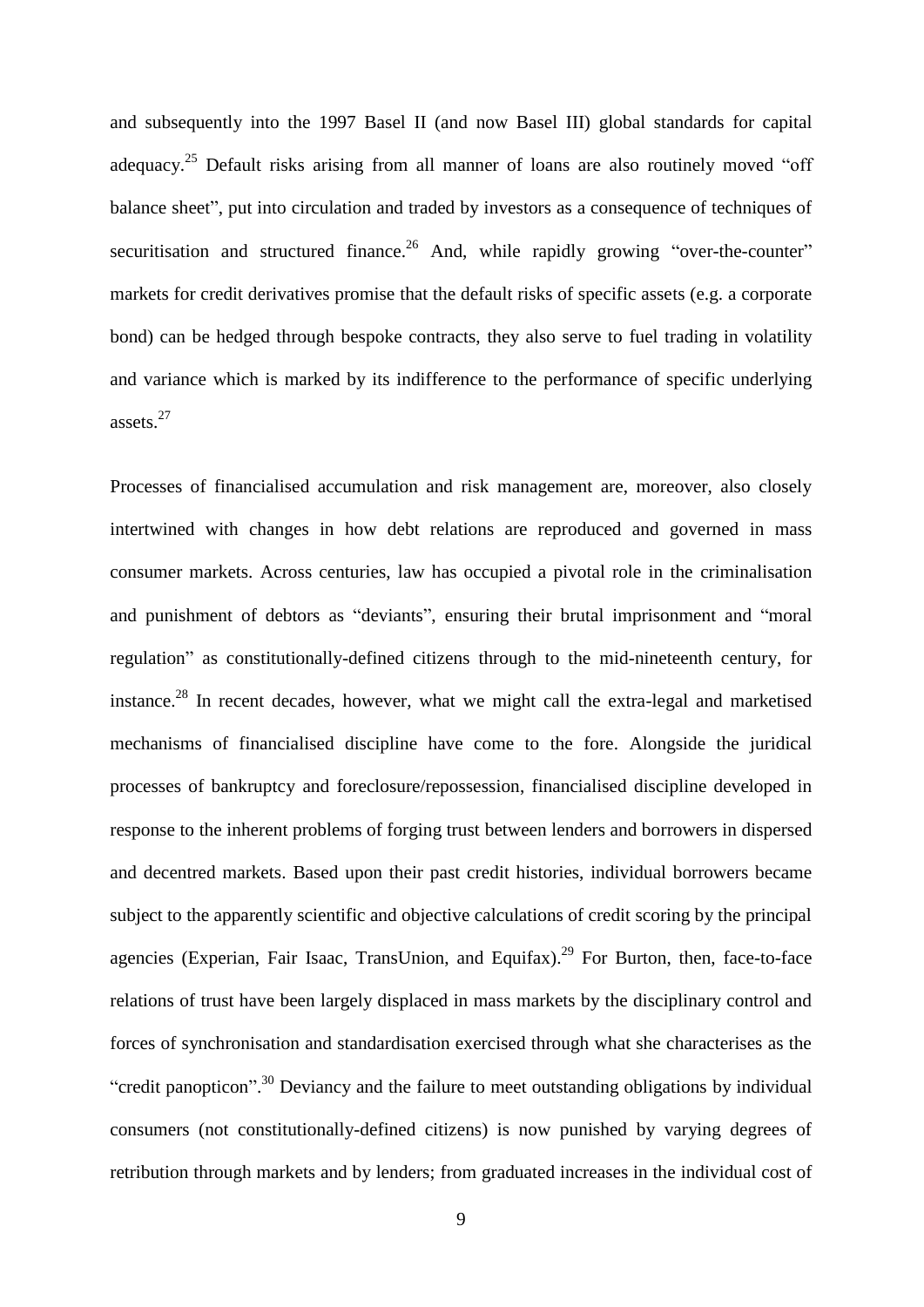credit by virtue of the calculations and classifications of so-called "risk-based pricing", through to denial and exclusion. $31$ 

While the co-constitutive forces of financialisation are highly pervasive in Anglo-American socio-economic life, they nonetheless remain laden with tensions and contradictory tendencies which constantly threaten to undermine them. As the following sections will show in detail, these general tendencies have been spectacularly revealed in the recent crisis and its management. Financialised accumulation creates, deepens (via leverage) and extends layers of apparently liquid asset claims on the "real economy" of production and consumption, but it nonetheless remains the case that these "illusionary" claims cannot be consistently met.<sup>32</sup> Financialised risk management, meanwhile, turns on the assumption that it is indeed possible to calculate, control, manage and price future uncertainties as risks. Yet, the future remains stubbornly and necessarily uncertain, and innovations in risk calculations only contribute to a dangerous "complacency" which can have deleterious consequences when it is shattered.<sup>33</sup> And, finally, the extra-legal mechanisms that mark financialised discipline and work on and through borrower subjects also have an important Achilles heel. Borrowers are not isolated individuals who can be separated-out, broken-down, classified and priced as default risks, but are very much embedded in the rhythms and uncertainties of socio-economic life which may well undermine even their best laid plans to meet outstanding debt obligations.

### **Managing Financialised Accumulation**

In the run-up to the recent crisis, it was the subprime sector of the mortgage market in the USA that provided the focal point for the latest wave of global financialised accumulation. Mortgage lending to those deemed to fall within the category of "subprime" - borrowers with low, irregular or unverifiable incomes such as workers on temporary employment contracts or the self-employed, and/or those with poor credit histories and scores as a consequence of no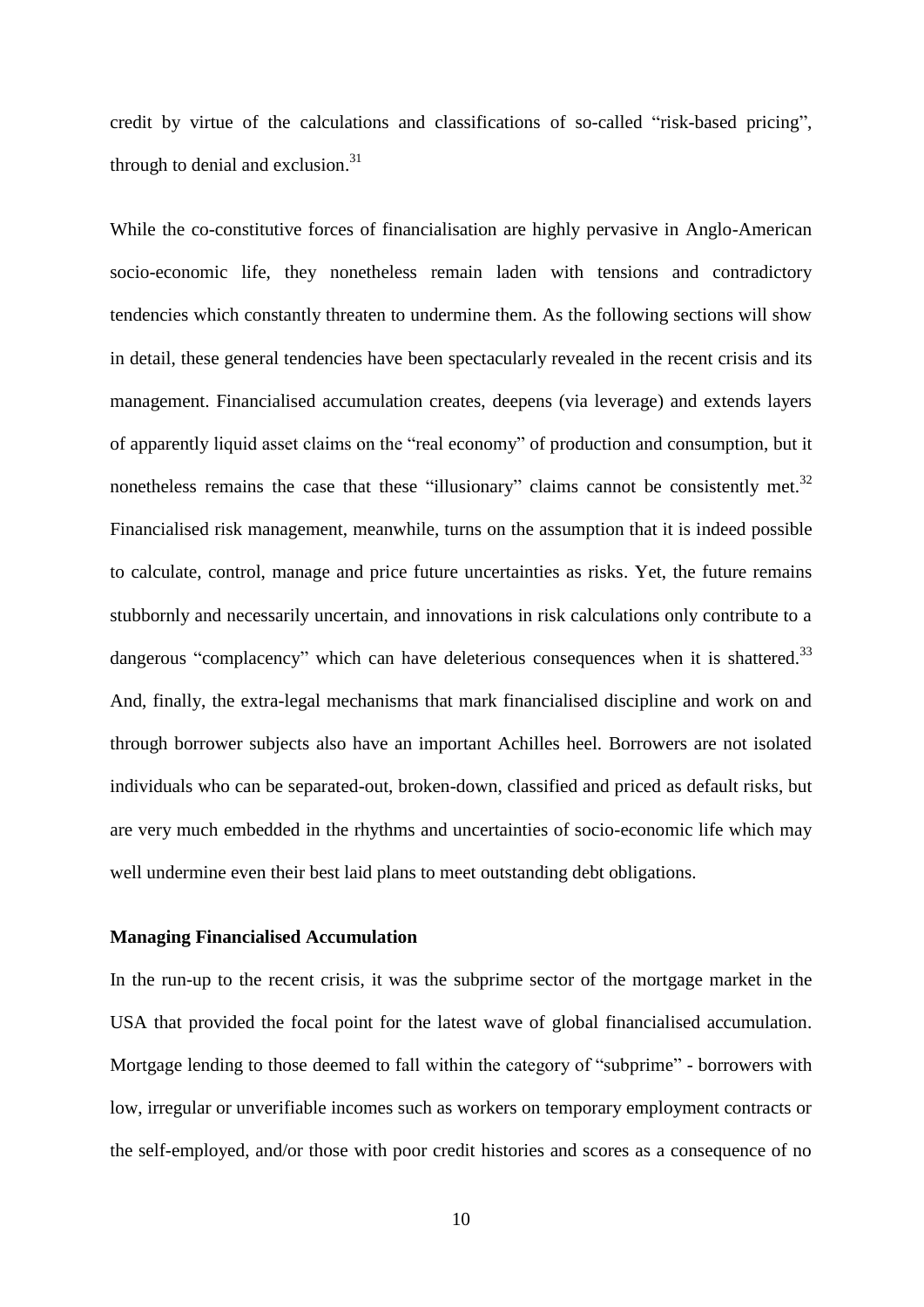borrowing record, past failures to meet obligations or bankruptcy – boomed from the mid-1990s through to the first years of the new millennium, and accelerated again from 2003 through to 2006, with new originations in 2006 standing at somewhere between \$605 billion and \$625 billion.<sup>34</sup> Such was the scale of these new originations that subprime lending came to account for between one-fifth and one-quarter of all new mortgage originations and remortgaging in the US in 2006. What was most significant in the financialised accumulation of subprime, however, were the ways in which assets related to and derived from these mortgages also became the focus for speculation on Wall Street and far beyond. As Ashton has it, global investors were motivated by an increasingly voracious "appetite for yield" which led to a feeding frenzy on the seemingly high risk-weighted returns available from mortgage-backed securities (MBS) and collateralised debt obligations (CDOs) as particular classes of assets.<sup>35</sup> Burgeoning markets for bespoke credit default swaps (CDS) offered the related opportunity to hedge and speculate on fluctuations in the value of these assets, including shorting their prospects.<sup>36</sup> Investors, moreover, were increasingly highly-leveraged. The major investment banks, for example, typically took positions on subprime assets on their own accounts and also lent in support of the strategies of hedge funds and became involved in the so-called "liquidity leverage" of structured investment vehicles  $(SIVs)$ .<sup>37</sup> SIVs sought to take advantage of interest rate arbitrage, borrowing short-term with the backing of the banks that typically owned and ran them, and investing in MBS and especially CDOs.

Confronted in the Autumn of 2007 by the unravelling of the subprime speculative wave, public authorities in the USA did take steps to clamp down on what had been a largely unregulated sector of mortgage market lending. Yet, what was more notable were the various ways in which authorities sought to support highly-leveraged banks that were imperilled by portfolios stuffed with subprime assets which were rapidly falling in value. For the first twelve-months or so of the crisis, and like other central banks globally, The Federal Reserve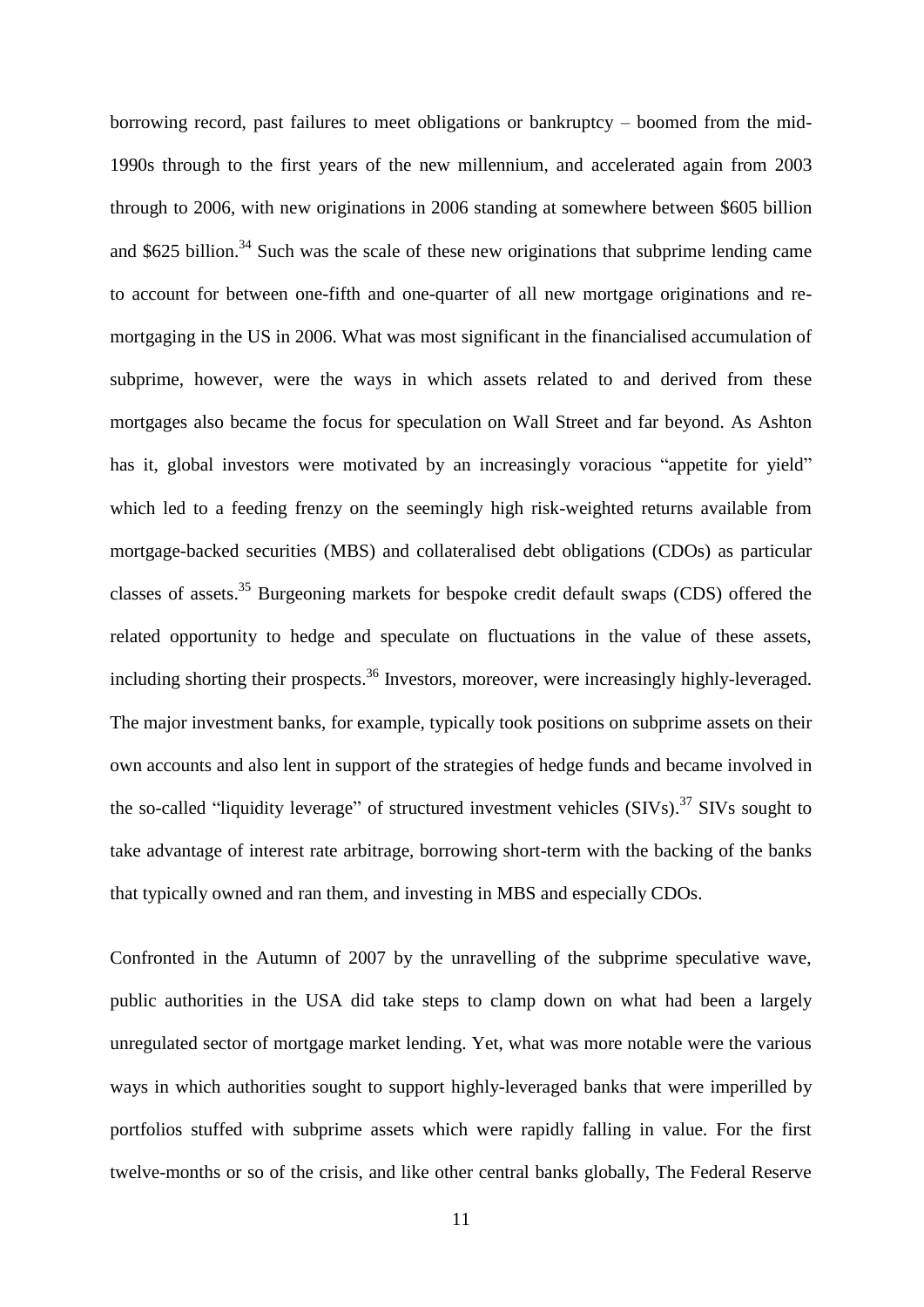and Bank of England focused much of their efforts on "pumping" or "injecting liquidity" into inter-bank and short-term money markets, making sharp interest rate cuts and lending to commercial banks via their discount windows in increasingly large amounts against increasingly poor quality assets as collateral. These markets had "frozen-up" amidst uncertainties over the solvency of holders of subprime assets which were compounded by the short-selling of banking stocks. The Fed also created the \$200 billion Term Securities Lending Facility (TSLF) in March 2008, a program that provided support for investment banks for the first time since the 1930s by permitting them to anonymously swap their holdings of mortgage-related instruments for Treasury bonds for up to 28 days.<sup>38</sup> Latterly, from March 2009 in the UK and November 2009 in the USA, the Bank and the Fed effectively printed money in order to buy the bonds issued by their own governments under the auspices of "quantitative easing".

Alongside such interventions undertaken largely in the name of restoring liquidity to markets, further crisis management initiatives in the USA and UK focused, first, on subprime assets which had become "toxic" and, latterly, on the solvency and capitalisation of banks and other institutions that, with the high-profile exception of Lehman Brothers which was allowed to collapse in September 2008, were deemed "too big to fail". While quite different in the apparent solutions that they offered to the crisis, these sets of initiatives had one crucial feature in common: rather than ruling-out, enclosing and/or tightly restricting the global movements and machinations of financialised accumulation, they sought to keep open opportunities for on-going and future speculation.

As the crisis unfolded, investors struggled to value, price and trade the portfolios of subprime assets that they had accumulated during the preceding years. In the parlance of the period, these assets had now become "illiquid", "distressed", "troubled", and "toxic". For example,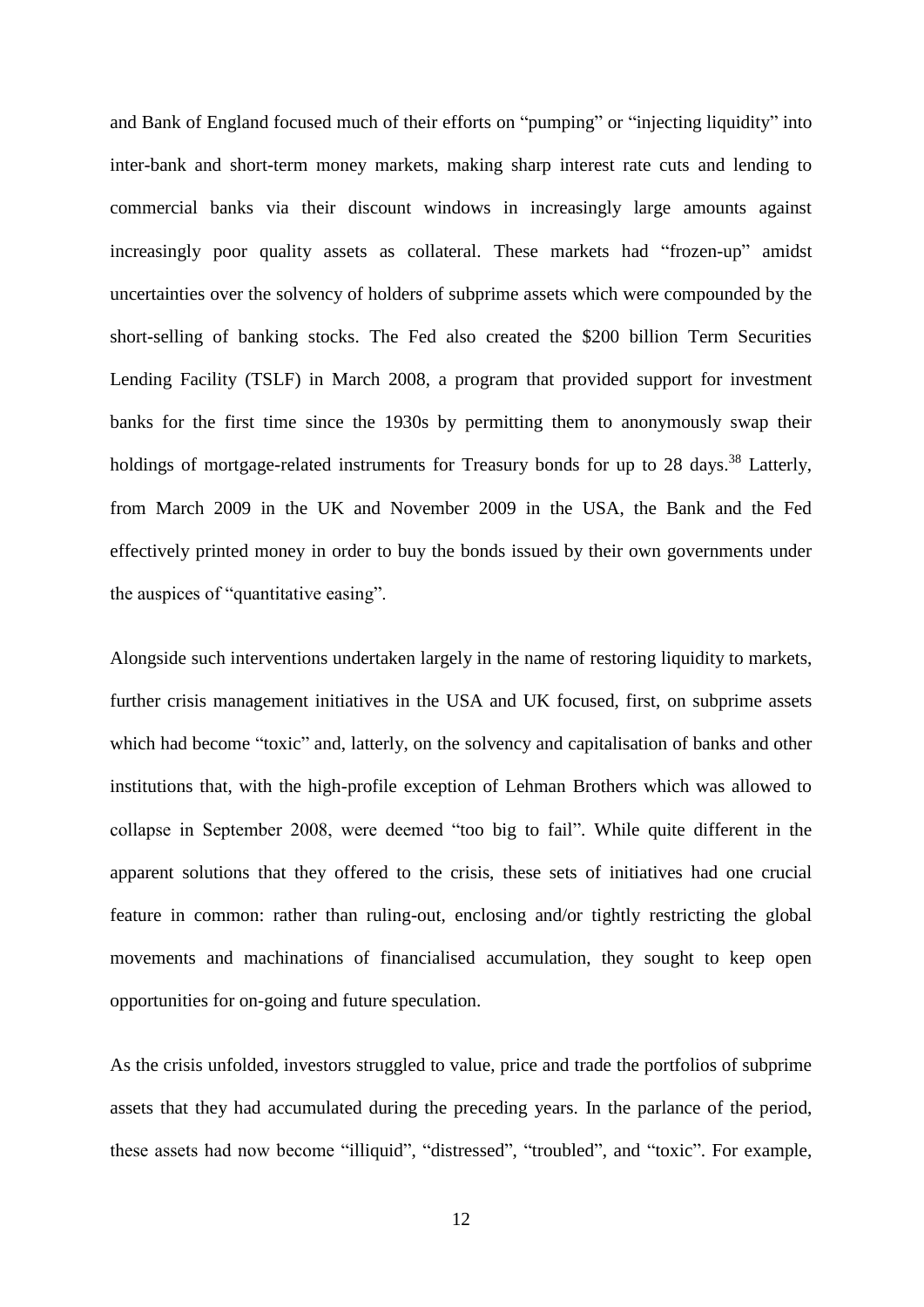when Merrill Lynch sold its portfolio CDOs worth \$31 billion to private equity firm Lone Star in June and July 2008, it did so at a drastic discount price of 22 cents in the dollar.<sup>39</sup> Crisis management interventions that targeted toxic assets were both ad hoc and systematic. So, for example, when investment bank Bear Stearns collapsed in March 2008 and was taken over by JP Morgan Chase, the Federal Reserve conjured up Maiden Lane LLC as a "bad bank" in order to take \$29 billion worth of Bear's toxic assets onto its own balance sheet and to hold them to maturity. Not dissimilarly, in the UK, and as part of the UK Treasury's £28 billion Banking (Special Provisions) Act of 2008 which nationalised Northern Rock, £10 billion was spent separating-out toxic assets into what became known as Northern Rock Asset Management (NRAM). When "bad banks" were not created in the course of incremental crisis management, public guarantees were extended. In November 2008, for instance, the UK government formally provided guarantees of £282 billion on toxic assets of Royal Bank of Scotland (RBS).<sup>40</sup> The same month saw a similar \$306 billion guarantee by the US Treasury and Federal Deposit Insurance Corporation (FDIC) on the assets of Citigroup.<sup>41</sup>

Both sides of the Atlantic also witnessed more systematic interventions which attempted, in the terms of Michel Foucault, to sift the "good" and "bad" assets of speculative subprime circulations.<sup>42</sup> In the UK, the Special Liquidity Scheme of April 2008 enabled the Bank of England to lend up to £185 billion worth of Treasury bills in exchange for banks' toxic mortgage-related assets.<sup>43</sup> Swaps took place at significantly discounted prices which favoured the banks and, as such, the Scheme amounted to "a direct credit gift from society as mandated by government policy".<sup>44</sup> It was the US Treasury's TARP, however, that was the most highprofile and infamous systematic attempt to sift subprime asset circulations. Aping the design of the Resolution Trust Corporation which managed the assets of failed institutions in the savings and loans (S&L) debacle of the 1980s and early 1990s, the TARP proposal to Congress in late-September 2008 requested authority "to issue up to \$700 billion of Treasury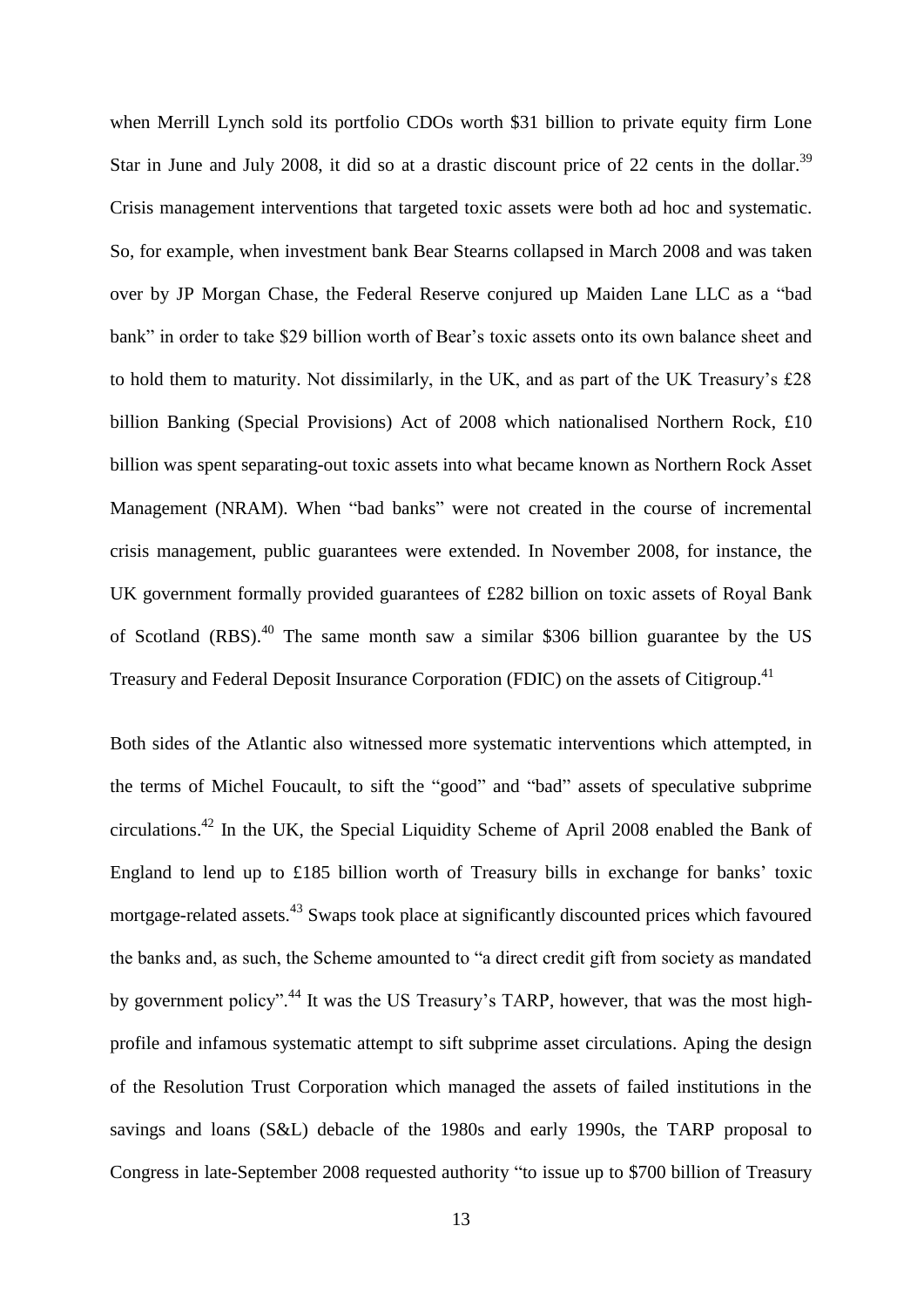securities to finance the purchase of troubled assets".<sup>45</sup> Under the terms of what was also known as "the Paulson plan" – the TARP was the brainchild of then US Treasury Secretary Henry (Hank) Paulson - such subprime assets were to be purchased from investors by the Treasury's newly created Office of Financial Stability through a reverse auction process and at prices higher than those presently prevailing in markets. It was also suggested, most clearly by Federal Reserve Chairman Ben Bernanke, that the purchase of toxic assets by the Treasury and their subsequent re-sale would enable so-called "price discovery", encouraging investors to return to these asset markets and, ultimately, restoring flows of mortgage lending and global financial circulations more broadly.<sup>46</sup>

Within two weeks of coming into effect on  $3<sup>rd</sup>$  October as the Emergency Economic Stabilization Act of 2008, however, the TARP had mutated from its initial design. Taking advantage of an original legislative provision which gave the Treasury Secretary "discretion … to purchase other assets, as deemed necessary to effectively stabilize financial markets," the first \$250 billion of TARP monies were used to purchase preference shares and thereby to directly recapitalise the major US banks and financial institutions.<sup>47</sup> The workings of the TARP had quickly come to focus, then, not on toxic subprime assets but on the direct recapitalisation of otherwise insolvent banks, an orientation that remained as Congress granted the release of the second half of the TARP monies in January 2009 and as the President Obama came into office.

The precise origins of this shift in the principal orientation of the management of the problems of financialised accumulation in the USA are unclear, but they appear to lie on the other side of the Atlantic and in the apparent success of interventions by Gordon Brown's Labour government in the UK in early October. Brown's £500 billion emergency financial rescue package earmarked £250bn to guarantee bank's short and medium term wholesale debt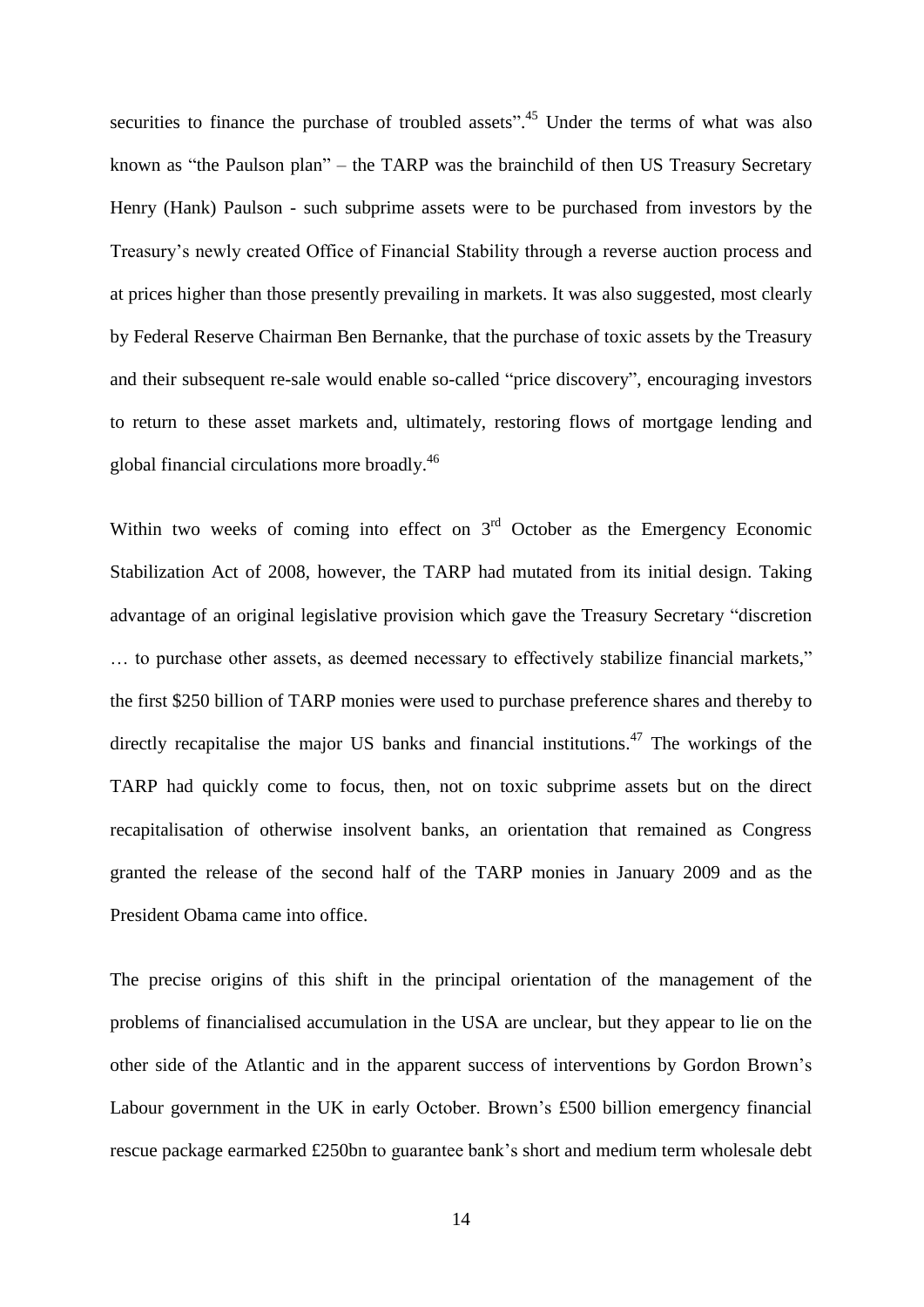obligations, but also purchased preference shares worth £37 billion in two struggling banks (RBS and Lloyds TSB). Further and similar purchases of preference shares in these banks worth £39 billion were made in the following month.<sup>48</sup> The focus of Brown's crisis management solution on direct bank recapitalisation was embraced by a meeting of the Group of 7 (G-7) finance ministries and central bankers in Washington on 10 October, and subsequently became the intervention of choice that buttressed financialised accumulation.<sup>49</sup> In the USA, where the Federal Reserve had already engineered the "conservatorship" of the government chartered but publicly-traded mortgage giants Fannie Mae and Freddie Mac in early September 2008, this shift entailed a decisive reorientation of the objectives of the TARP in dealing with the bad circulations of subprime assets.

### **Managing Financialised Risk Management**

The rise of the techniques of financialised risk management – that is, the combination of VaR models, securitisation techniques, structured finance and credit derivative markets - was crucial to inflating the bubble of subprime asset speculation. VaR underpinned significant savings by banks on the liabilities side of their balance sheets. With VaR in place, they appeared to require less capital to cover the risk of potential losses from their everburgeoning assets, a model of organisational risk management that had been thoroughly legitimated by the 1997 revision to Basel capital adequacy standards.<sup>50</sup> Meanwhile, the securitisation and structuring of subprime mortgages epitomised what seemed possible in an era in which "default risk" management was financialised. Specialist subprime lenders typically lacked the deposit base of banks, and so their capacity to grow their assets and manage default risks was reliant on the kind of extensive securitisation programmes that were celebrated by the so-called "originate and distribute model" of banking which held sway from the late 1990s. The MBS and CDOs that were issued, highly-ranked by Standard & Poor's,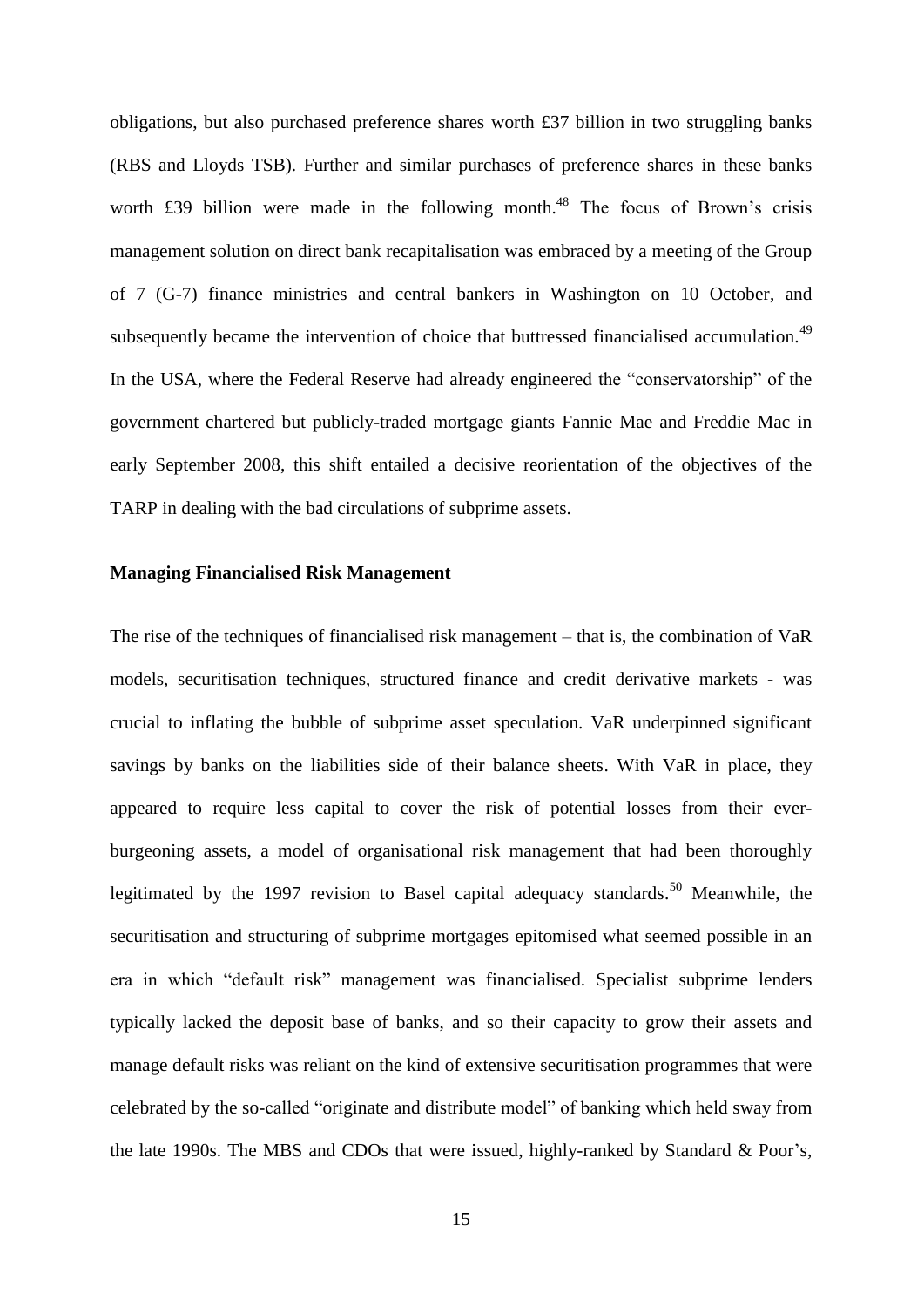Moody's and Fitch (the primary bond rating agencies) and which circulated on the back of the subprime lending boom apparently ensured that, even for this "risky business" which targeted borrowers who were much more likely to struggle to make their repayments, default risks were distributed between investors able to hold them and would not, therefore, pose a "systemic risk".<sup>51</sup> Moreover, CDS seemingly provided for the further distribution of default risks and the so-called "completion of the markets", as investors in MBS and CDOs could hedge their positions through bespoke contracts provided by institutions such as insurer American International Group (AIG).

Given the co-constitutive relations of the forces of financialised accumulation and risk management, it is revealing that, at its outset in particular, it was commonplace for the crisis to be rendered as a "mispricing" or "underpricing of risk". With their prices in freefall, it appeared that the assessment and valuation of assets related to and derived from subprime mortgages had been optimistic at best. As the crisis ripped from US subprime asset markets into money, capital and derivatives markets globally, a second and no less revealing metaphor of risk came into common currency in the figuring of the tumult: "excessive risk". Miscalculations and failures in the pricing of risk, combined with the massive salaries and bonuses earned by those trading in those risks, had, it seemed, fed a dangerous euphoria of highly-leveraged speculation. As with many previous instances of financial crisis which have similarly been represented in terms of "excess", it appeared again to be the case that markets had recklessly gone beyond what was rational and reasonable.<sup>52</sup> But, in this instance, it was an excess of "risk" specifically, alongside an apparent evaporation of "liquidity",  $53$  that appeared to threaten not only individual banks and institutions but the circulations of global financial markets as a whole.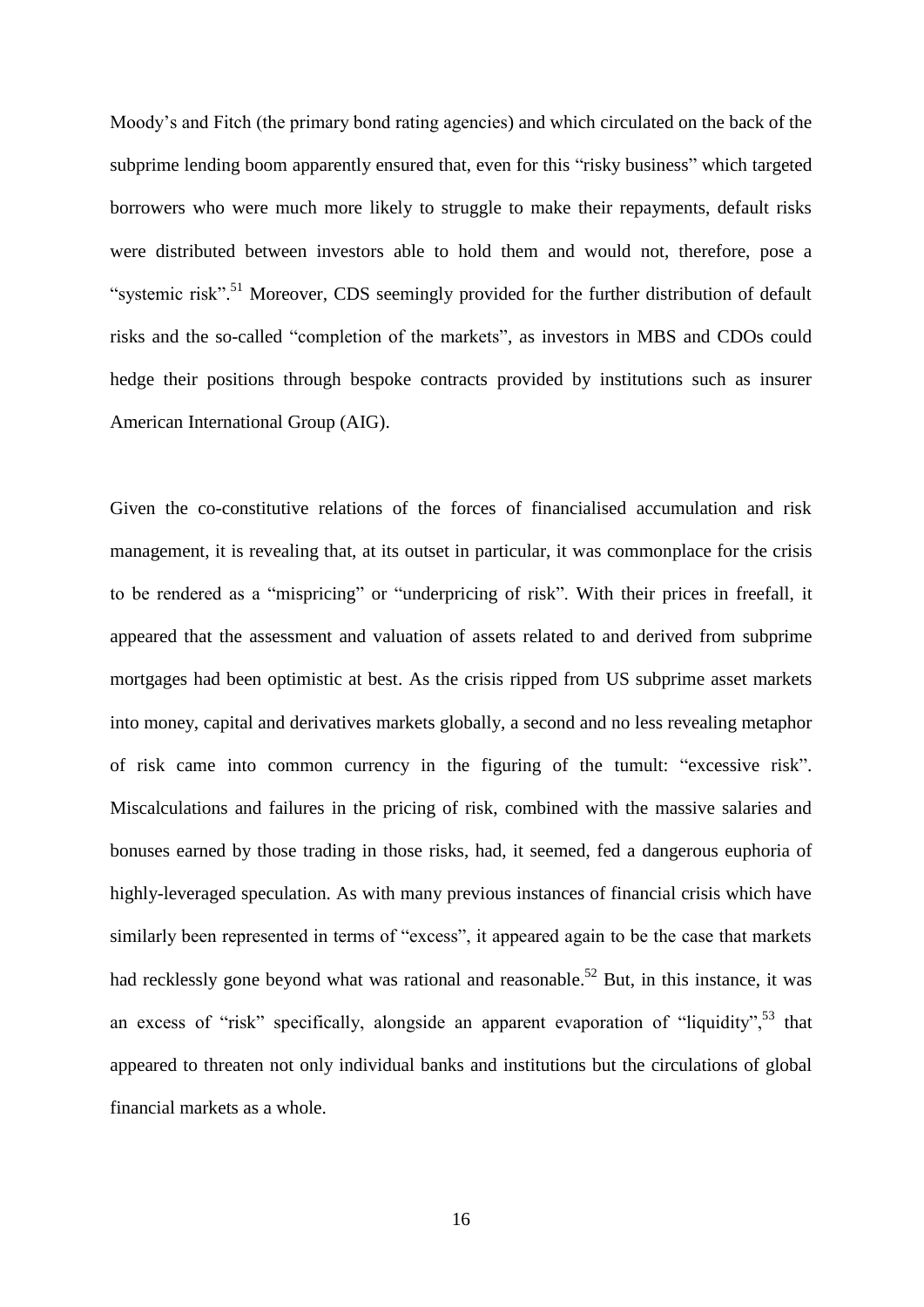Confronted by the crisis of financialised risk management, debates raged amongst policymakers, media commentators and financiers over how best to intervene to rectify the problems of these techniques. For those who centred their attention on the specific role of the bond rating agencies, the problem was that otherwise rational calculations of risk had become clouded by a perverse structure of incentives wherein those charged with making the critical judgements on MBS and CDOs simultaneously earned their fees from the issuers of those instruments.<sup>54</sup> Others concentrated their fire on how to better deal with so-called "liquidity risk". The measurement and management of capital adequacy under VaR models had assumed a "static environment" of market liquidity where "positions can be quickly closed out", "closing large positions does not itself move market prices" and "the cost of hedging remains stable".<sup>55</sup> While the pre-crisis Basel II standard included guidance on capital provisions for a whole host of risks, "liquidity risk" was notable by its absence and thus became a key concern in the development of the new Basel III standard.<sup>56</sup>

Amongst those on both sides of the Atlantic who sought to address the problems of the edifice of risk management more broadly, there was also an important difference of views which informed quite different kinds of interventions. For advocates of probabilistic risk management such as former Federal Reserve Chairman Alan Greenspan, for example, the problem was that risk calculations about the uncertain financial future had been undermined by the quality of the data upon which they were based. In his terms, "the data inputted into the risk management models generally covered the last two decades, a period of euphoria. Had instead the models been fitted more appropriately to historic periods of stress, capital requirements would have been much higher and the financial world would be in far better shape today".<sup>57</sup> VaR models, for example, which worked through the normal bell-shaped distribution curve of probability, were a poor guide to the future when their calculations were based on a period of largely uninterrupted financialised accumulation in one class of asset or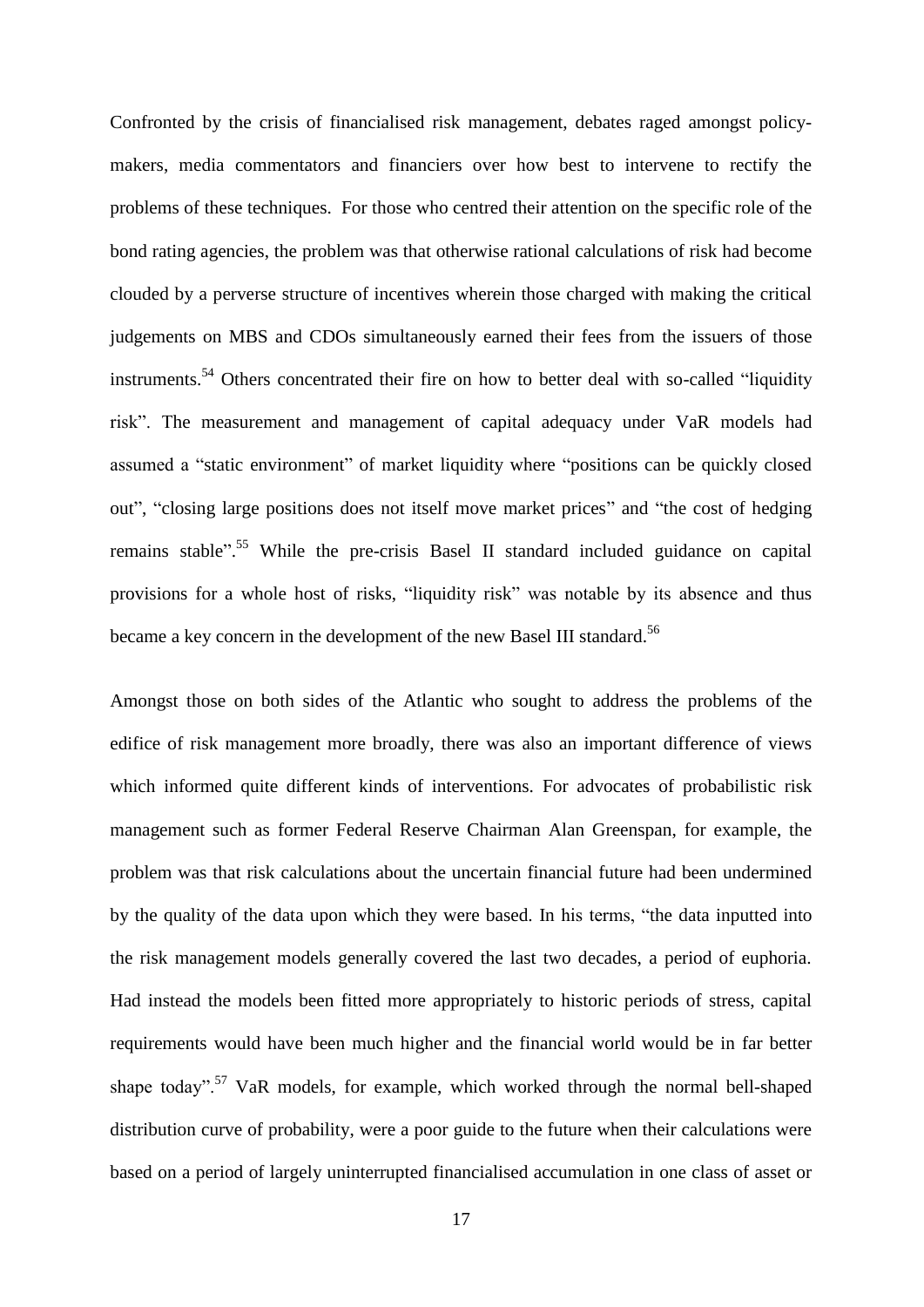another. Responding to the "mispricing" and "excess of risk", then, appeared to require a renovation of probabilistic risk management that turned on the up-dating of data. Consider for instance the on-going debates over the calculations of "default correlation" that are written into the rating of CDOs. 58

It was those who were less sanguine about the capacities of probabilistic risk management techniques, however, that gradually came to prevail as the crisis and its management unfolded. Interventions were made that reached-out towards an alternative form of financialised risk management which addressed precisely that which was unlikely and improbable, or what the influential work of Nassim Nicholas Taleb's described as "black swans".<sup>59</sup> Crucial in this respect was the Supervisory Capital Assessment Program (SCAP) of the first months of the Obama administration in Spring 2009. Part of the U.S. Treasury's Capital Assistance Program (CAP) which evolved within the TARP, the SCAP projected whether the 19 largest bank holding companies had adequate capital on their balance sheets going forward and if they required further public recapitalisation. Between them, the 19 banks had already received \$216 billion as a consequence of the previous rounds of TARP recapitalisation. 60

Commonly known as the "bank stress test", the SCAP is widely regarded as a turning-point and beginning-of-the-end of the crisis in its heartland in the United States.<sup>61</sup> But, what was especially notable about the SCAP, and the way in which it contributed to reviving financialised risk management, were the two "stress scenarios" that were acted on.<sup>62</sup> This pair of imaginaries of macroeconomic performance which had not and may never have happened were acted on in the present and "as if" they had consequences for bank's revenues and assets and, therefore, for projections about the adequacy or otherwise of the capital on their balance sheets. These "plausible 'what if' scenarios" featured assumptions about real GDP growth,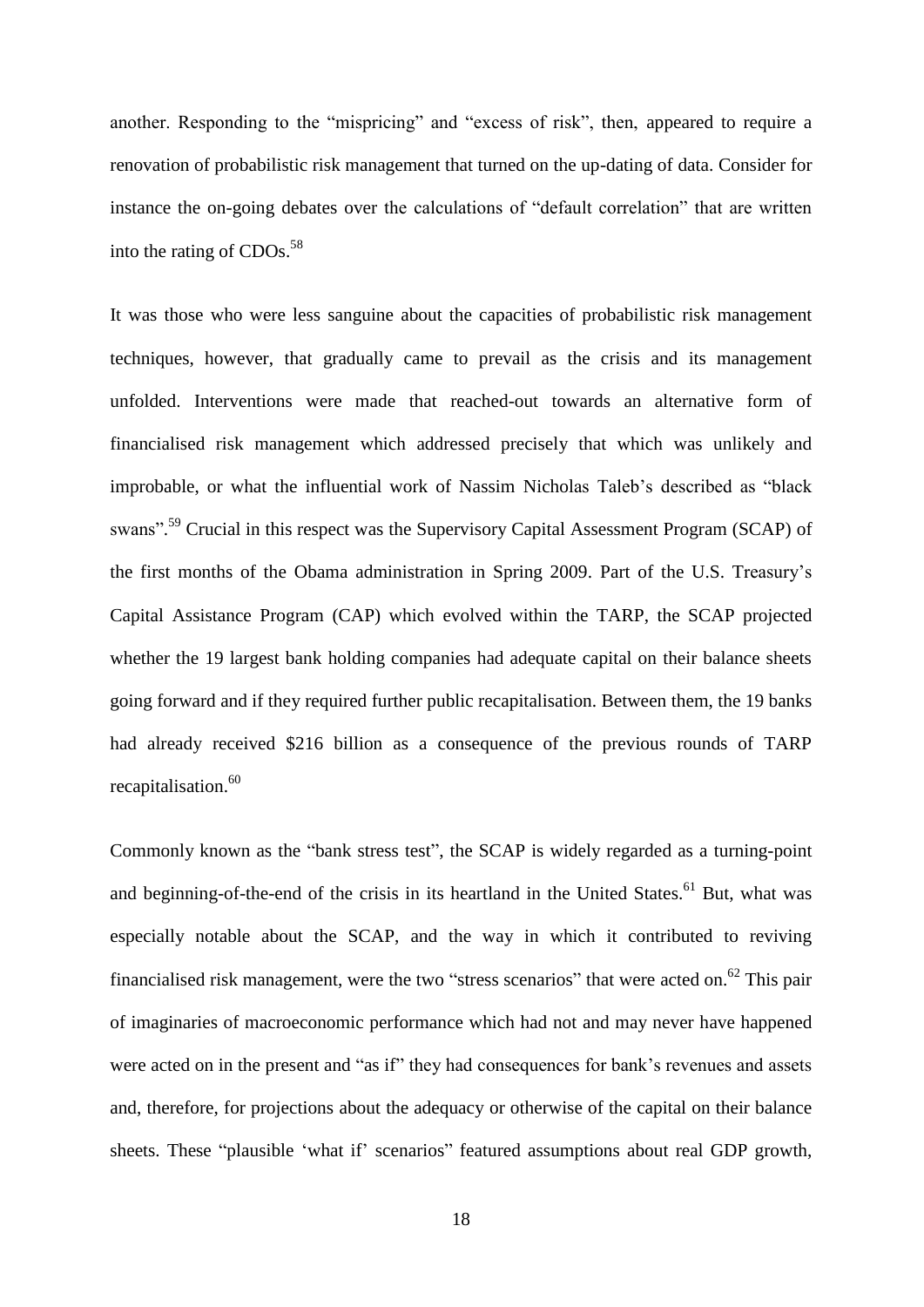unemployment and house prices for 2009 and 2010.<sup>63</sup> While the baseline scenario posited house price falls of -14% and -4% in 2009 and 2010, for example, for the more adverse scenario these projections were -22% and -7%. In conjunction with banks and using their year-end 2008 financial statement as a starting point, supervisors produced loss, revenue and reserve estimates for each institution that, combined with information on existing reserves and capital, were used to project capital buffers that banks would need under the two scenarios.

The results of the SCAP in May 2009 envisaged that, under its more adverse scenario, 10 of the 19 bank holding companies included in the Program needed to raise a cumulative total of a further \$75 billion in order to meet the required capital thresholds at the end of the two year horizon.<sup>64</sup> The firms were given thirty days to produce a plan which, over the next six months, would raise this capital from the markets and/or via the CAP which would fund the purchase of preference shares and public recapitalisation. Particularly revealing as to the contribution of the SCAP to reviving financialised risk management was that it was the banks themselves and the markets of which they were part that acted on the imagined scenarios of the SCAP apparatus and in the name of the preparedness of recapitalisation. The 10 banks which were projected to raise fresh capital did so without recourse to CAP funds. Indeed, almost a month-to-the day after the results of the banks stress tests were announced, some of the 19 firms that it had included began to pay back the TARP monies which, from the previous Autumn, had funded their recapitalisation. <sup>65</sup> When *The Economist* magazine had published a special report on international banking in May 2008, financial risk managers had been cast as "professionally gloomy" and taking "a hard look at themselves"<sup>66</sup>. But, in a similar report published exactly a year later and in the same month as the results of the SCAP, there was apparently a "revolution within" financialised risk management in which the technique of stress testing was pivotal. $67$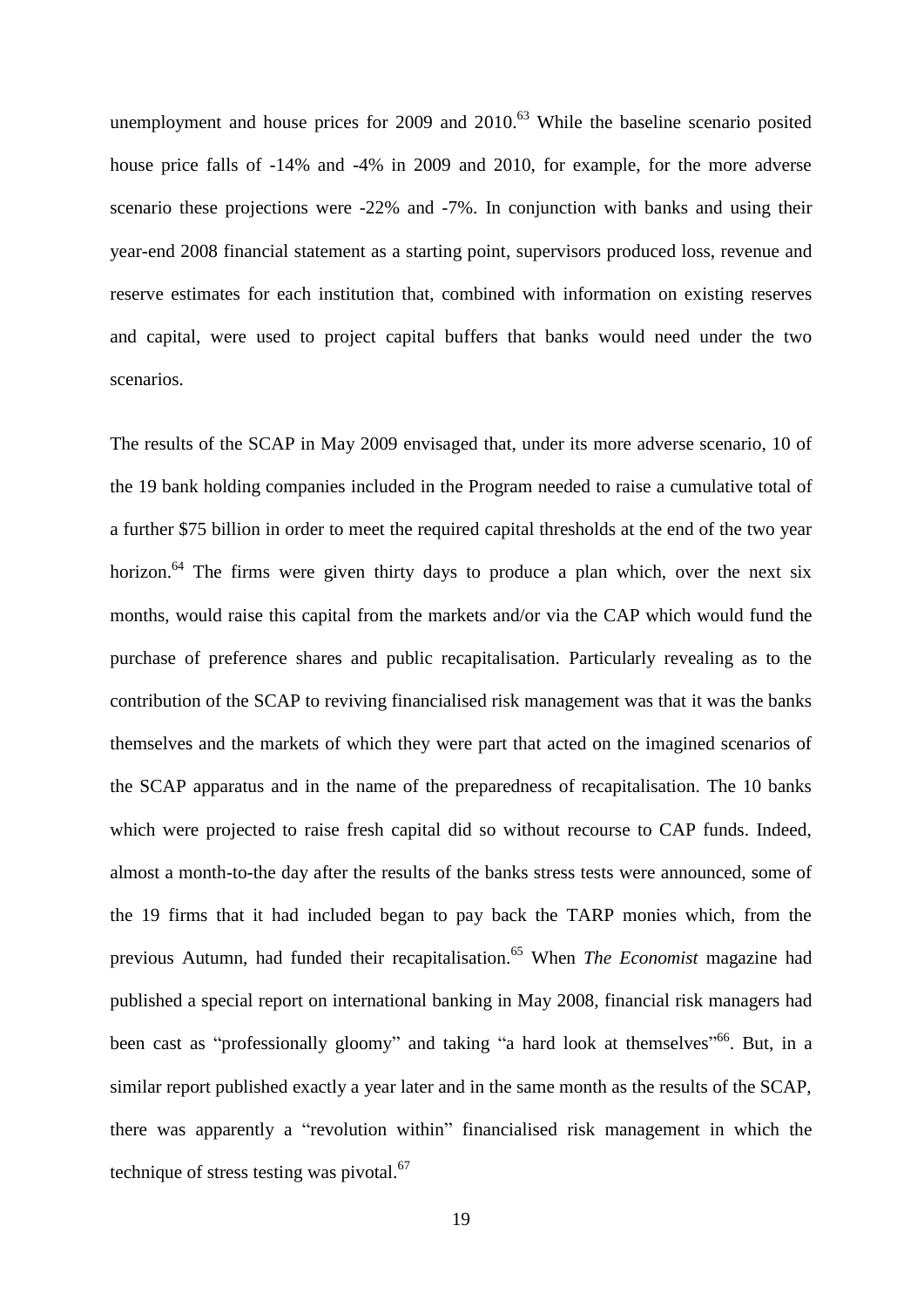#### **Managing Financialised Discipline**

For subprime mortgage borrowers, the tensions and contradictions of the financialisation of socio-economic life have been experienced acutely as a "foreclosure crisis". Foreclosure is the legal process through which lenders and loan servicers exercise a right to sell or to repossess ownership of the property which has been pledged as security for a mortgage. For some critical commentators, burgeoning foreclosure rates are the outcome of the largely unregulated "predatory lending" that preyed on African American and Hispanic families and neighbourhoods in particular and which prevailed in the subprime sector in the run up to the crisis.<sup>68</sup> But, for us, this overlooks the extent to which the subprime lending model was reliant upon important changes in how debt relations are reproduced and governed in mass consumer markets. What we have termed financialised discipline – that is, the growing significance of extra-legal and marketised mechanisms of credit scoring and risk-based pricing, alongside the juridical punishment of non-payment by borrowers – was a constitutive force in the subprime boom. Without it, the targeting, sorting and pricing of "high risk" subprime borrowers in a legitimate and often celebrated sector of the mass mortgage market prior to the crisis would have been impossible. As Martha Poon has shown, for example, the writing of credit scoring into mortgage underwriting standards was crucial to the flowering of the subprime sector.<sup>69</sup>

What is also clear, of course, is that these extra-legal mechanisms of financialised discipline were found seriously wanting once the crisis took hold. Risk-based pricing failed, in its own terms, to effectively price default risk for individual borrowers and, as such, contributed to the collapse of subprime lending institutions and created serious doubts about the streams of repayments underpinning toxic MBS and CDOs. For lenders and their securitisation programmes, the graduated rates of interest that were payable by subprime borrowers, over and above the rates paid in the "prime sector", were supposed to be sufficient to cover the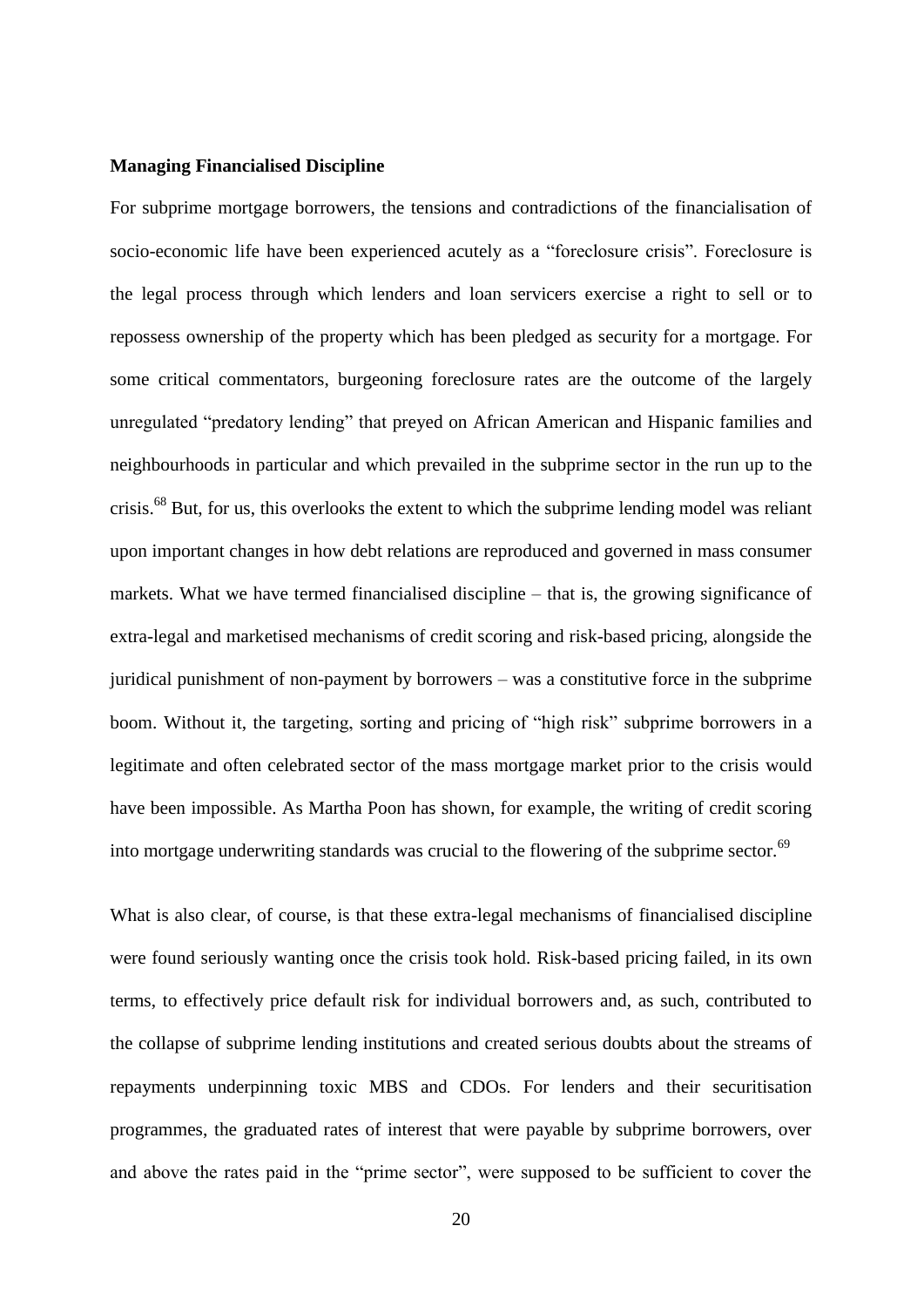losses arising from a comparatively high rate of default across a whole portfolio of loans. To be clear, then, it was not that subprime mortgagees were not calculated to be more likely to default on their home loans, but that these calculations of risk failed to capture and control an uncertain future. For some, the reasons for this failure mirrored a manifestation of the broader problems of inadequate data that plagued probabilistic financialised risk management. The historical data that was available for subprime mortgagors only encompassed the last decade or so; a period of relatively low and stable interest rates, on the one hand, and rising house prices, on the other. So, for example, when seeking to defend the failure of HSBC Finance Corporation to predict the scale of defaults by subprime mortgagors, Chief Executive of HSBC Michael Geoghagan noted that "You've got to have history for analytics … the fact of the matter is there [isn't history] for the adjustable rate mortgage business when you've had 17 jumps in US interest rates". 70

For others, however, the failures of risk-based pricing arose from an Achilles heal which is widely recognised to be present in the credit scoring techniques from which risk-based pricing is derived: credit scores focus only on an individual's past credit history.<sup>71</sup> They do not take into account the possibility that a future change in economic conditions (e.g. recession, fall in property prices, rising interest rates) will effect not only prospects for an individual borrower, but also the large numbers of borrowers on a lender's books. Risk-based pricing in subprime networks similarly only calculates default rates for individuals within a particular category. In the terms of those seeking to develop and perfect techniques of riskbased pricing, then, these techniques do not address so-called "default correlation". Writing prior to the crisis and based upon their analysis of the portfolio of a major subprime mortgage lender, Cowan and Cowan warn, for instance, that "as credit quality declines, the importance of default correlation increases … ignoring default correlation in the development of credit risk models for subprime portfolios would lead to considerable model risk".<sup>72</sup> In our terms,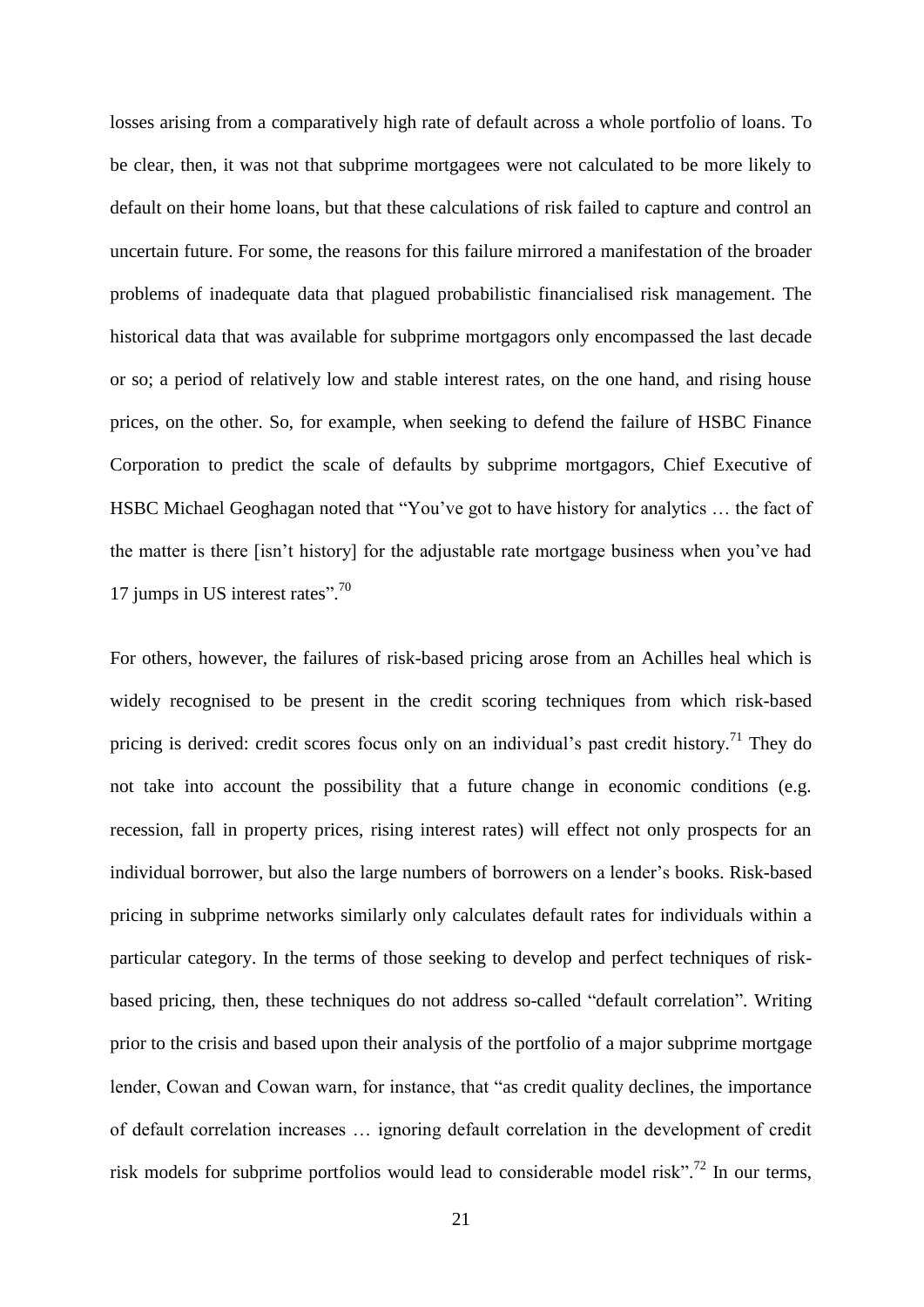the failure of risk-based pricing to take into account default correlation led to considerably more than just model risk. It ensured that, when widespread defaults occurred, subprime lenders incurred losses that were not only uncalculated but on a much greater scale than could have been predicted.

The crisis management interventions in the USA and UK that buttressed financialised discipline were broadly two-fold. First, in terms of risk-based pricing specifically, a strategic policy drive focused on piercing the veil of its complexity and the ways in which this contributed to a "false sense of security" in the subprime and originate and distribute models of lending.<sup>73</sup> Significantly, rather than yielding a clear-cut alternative to risk-based pricing, this drive is now beginning to herald an adaptation that tends to be referred to as the development of "affordability pricing". Simply put, affordability pricing requires point of sale risk calculations not simply and only in relation to the variable of the immediate affordability of the obligations created, but also in relation to on-going and continuing affordability. For example, in the UK, the Financial Services Authority (FSA) launched a consultation exercise in July 2010 which, in an effort to promote responsible mortgage lending practices, brought the issue of affordability to the fore.<sup>74</sup> Reflecting the widespread criticism of the agency during the crisis and its new commitment to "take a much more interventionist and robust approach to regulating firms and markets", the FSA state that "We believe that a robust and effective assessment of individual affordability has to underpin any sustainable lending model".<sup>75</sup> To this end, the consultation sets out proposals for "affordability assessments" at the point of sale that would produce important additions and revisions to pre-crisis practices. These include a regulatory requirement that lenders verify the incomes of would-be mortgagees based upon a source of evidence independent of the customer themselves, thereby effectively shutting down the market in self-certification mortgages. The proposals also feature measures to prevent the stretching of affordability through interest-only products or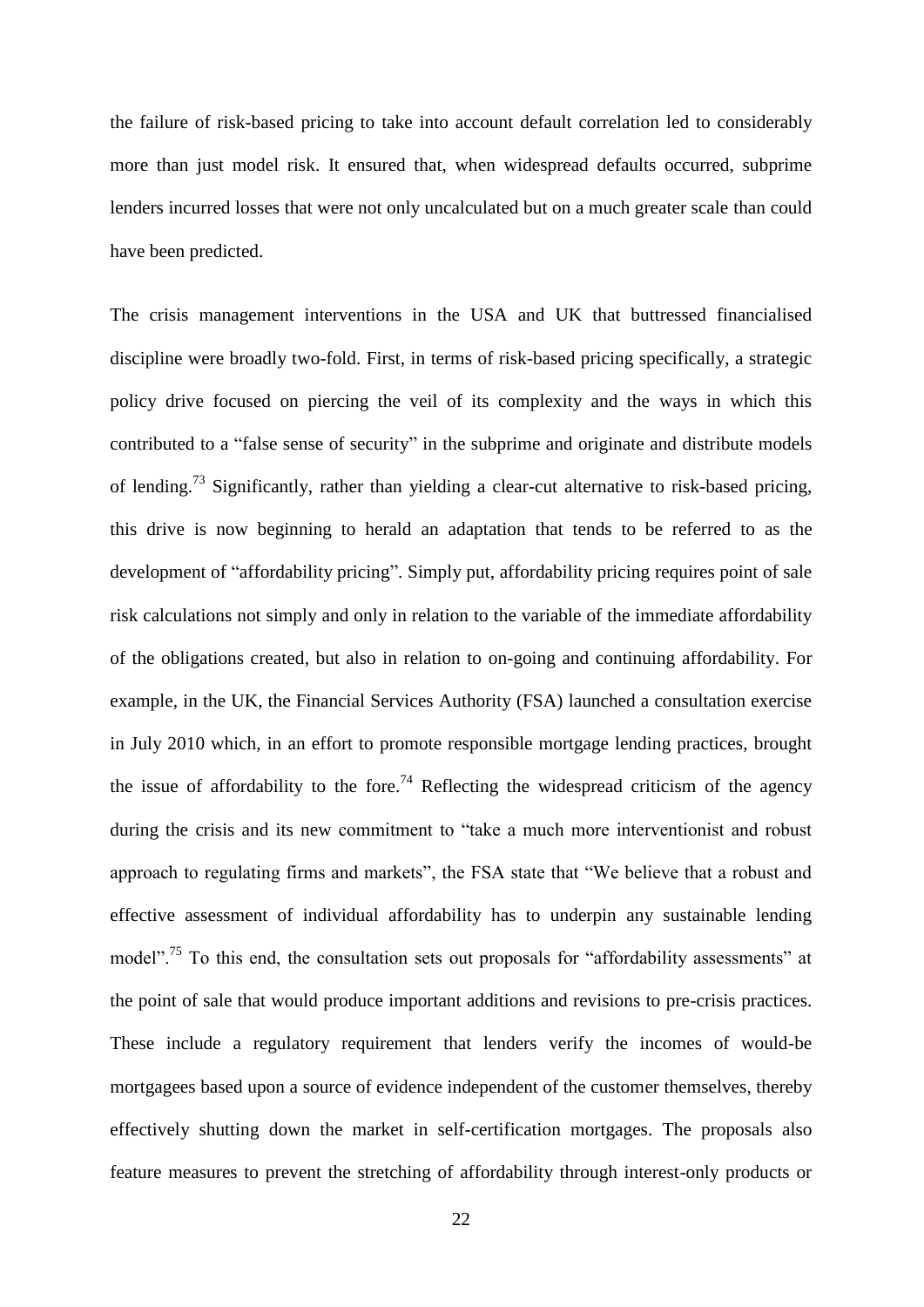extending mortgage terms, such that "affordability assessments must normally be based on a capital and interest basis, even for interest-only mortgages; and on a maximum term of 25 years, even where the actual term is longer".<sup>76</sup> Moreover, and broadly mirroring the SCAP's use of projected scenarios to supplement and up-date financialised organisational risk management, the FSA's consultation proposes that future projected increases in interest rates, as determined by its own guidance, are to be used by lenders "to test mortgage payments" of applicants.<sup>77</sup>

Second, crisis management interventions in relation to foreclosure specifically and the forces of financialised discipline more broadly have taken the form of support for forbearance. "Forbearance", which literally means "calling a halt", implies tolerance, moderation, leniency and even forgiveness by lenders or, as is typically the case in subprime and other securitised mortgages, by the loan servicers charged with collecting the repayments that underpin a pool of MBS. But, crisis management interventions cajoling forbearance largely reproduce rather than challenge the forces of financialised discipline, supporting what amounts to only a temporary and exceptional suspension of the norms of borrower responsibility for outstanding obligations.<sup>78</sup> By its nature, and despite its many forms, forbearance is a set of arrangements negotiated on an individual basis by a lender or servicer company to reschedule and modify and not expunge, cancel or take co-responsibility for - a debtor's outstanding obligations.

Furthermore, particular governmental interventions in support of forbearance have actually been constituted through the forces of financialised discipline in determining, for example, whether and on what terms a borrower may be eligible for a rescheduling of their obligations. Take, for example, the FHASecure programme in the USA. Introduced by then Treasury Secretary Hank Paulson as the crisis broke in August 2007, FHASecure transformed the underwriting standards of the Federal Housing Administration (FHA) to make it possible for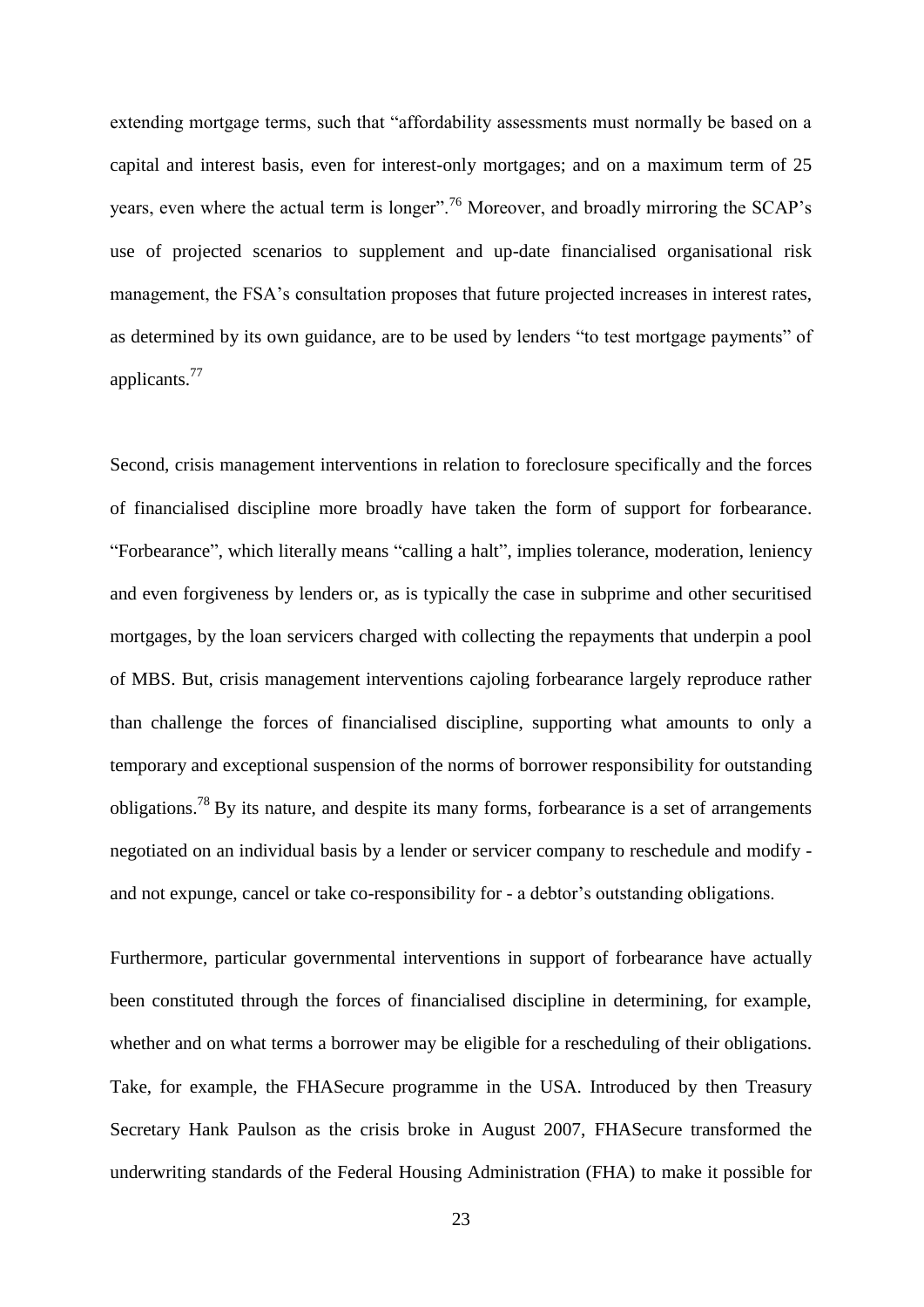them to insure the new mortgages of delinquent borrowers for the first time, conditional on debtors negotiating forbearance with their lenders and refinancing from adjustable rate products to 30 year fixed-rate mortgages. But FSASecure employed a series of risk calculations to divide apparently deserving mortgagors who qualified for the scheme from the apparently undeserving who didn't, and the insurance of new loans under FSASecure was also risk-rated such that borrowers paid differentiated and graduated premiums based upon a series of calculations about their likelihood of default.<sup>79</sup>

By way of further illustration, consider the Obama administration's "Make Home Affordable" programme that, after much fanfare, was introduced as a joint Treasury and Housing and Urban Development initiative in March 2009. Targeting around 8 million Americans who are said to be confronting the prospect of foreclosure with US\$75 billion of support, the key elements of Making Home Affordable are HAMP and HARP. HAMP, the Home Affordable Modification Program, is supposed to enable forbearance by lenders and servicers that reduces the level of monthly repayments; and HARP, the Home Affordable Refinance Program, is designed to enable forbearance in terms of remortgaging to lower rates of interest, especially for those who would otherwise be unable to refinance because falling house prices have undermined their equity at the same time as loan-to-value (LTV) ratios have tightened. But, under the terms of HAMP, borrowers only become eligible if they can first negotiate forbearance that reduces their monthly repayments to 38% of their gross income. The Treasury and HUD then provide the lender or servicer with a flat \$1,000 sum, and contribute match funding to further reduce down to 31% of the borrower's gross income for a trial period and with a view to a permanent modification. However, discretion over forbearance is calculated as to whether it is in the best interests of the lender or the investors for whom, in effect, the loan servicer acts. Calculations as to what will be recovered through foreclosure (based on house prices, minus legal costs) are set against that which may (or may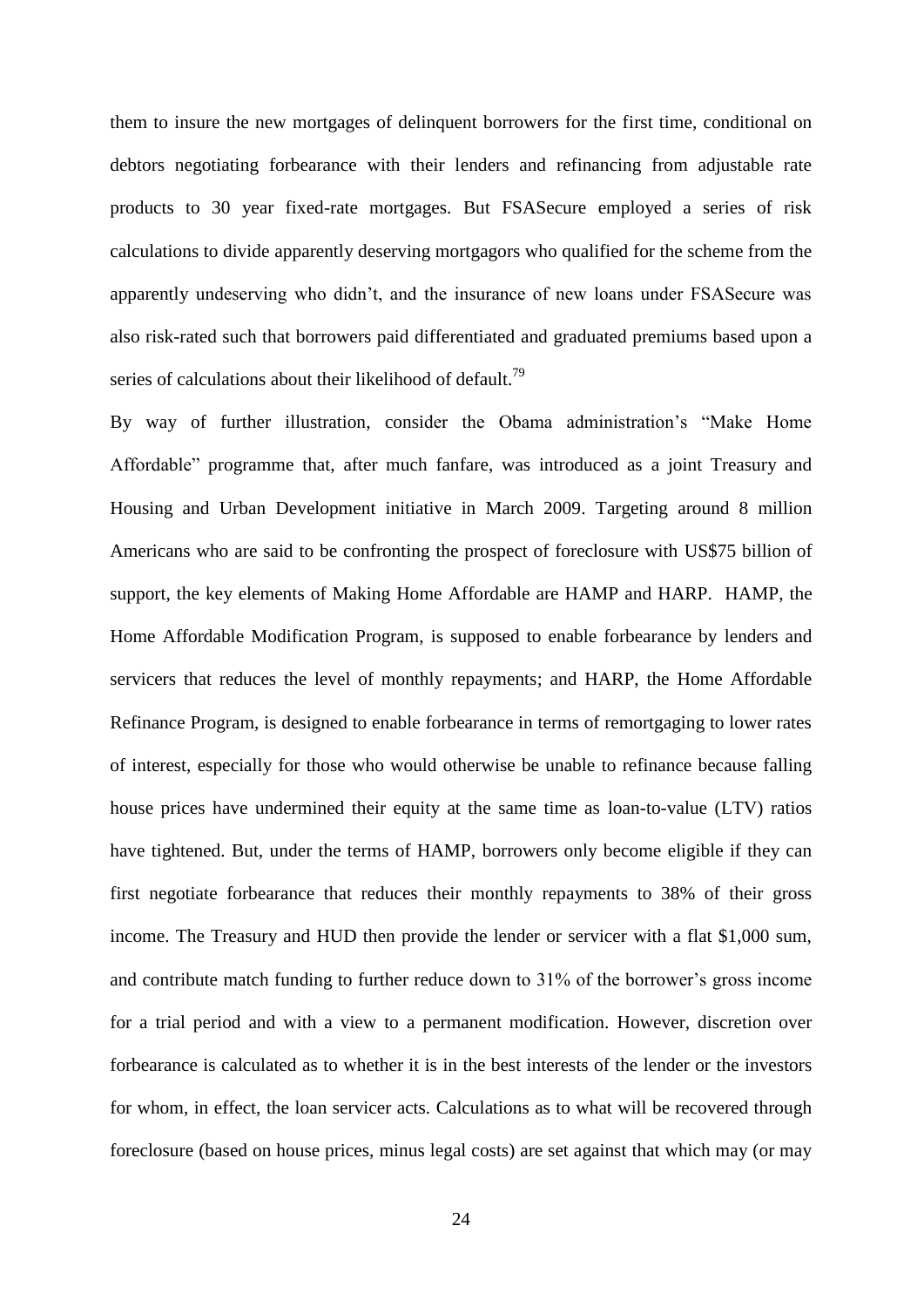not) be earned after forbearance. By August 2010, HAMP had achieved 422,000 permanent modifications. A further 600,000 households have been party to cancelled modifications under the scheme.

### **Conclusions**

Offering a critical analysis of the principal managerial interventions by authorities in the heartland of the subprime crisis in the USA and UK from Autumn 2007 through to 2009, our argument here has been that these responses served to reproduce tendencies to the financialisation of socio-economic life which contributed to producing the crisis in the first place. Our account of this period of intense crisis management stands in contrast with the prevailing orthodox and critical views that turn on the binaries of state/market and public/private. For us, and to return to the terms of Larry Elliott with which we began this article, "big government" may well have been crucial to crisis management, but concentrating on this alone and its apparent implications for financial markets and state forms tells us very little about the make-up and purpose of the various "bad banks", "liquidity schemes", "bank bailouts" and so on. It does not articulate the ways in which the co-constitutive forces of financialised accumulation, risk management and discipline continued to be at work in the substance of pro-market crisis management.

For Elliott, the question of how the crisis was managed is also a matter, however, of the missed opportunity that this represented for interventionist social democracy. Set against the backdrop of our analysis here, it becomes apparent that the opportunity offered by the moment of "Keynesian schedenfreude" was not missed simply because, as a consequence of its management, the financial crisis became a fiscal crisis. Now, it is undeniably the case that the costs of the crisis management, and the associated costs of the crisis in terms of rising unemployment and shrinking tax revenues, have been funded by heavy government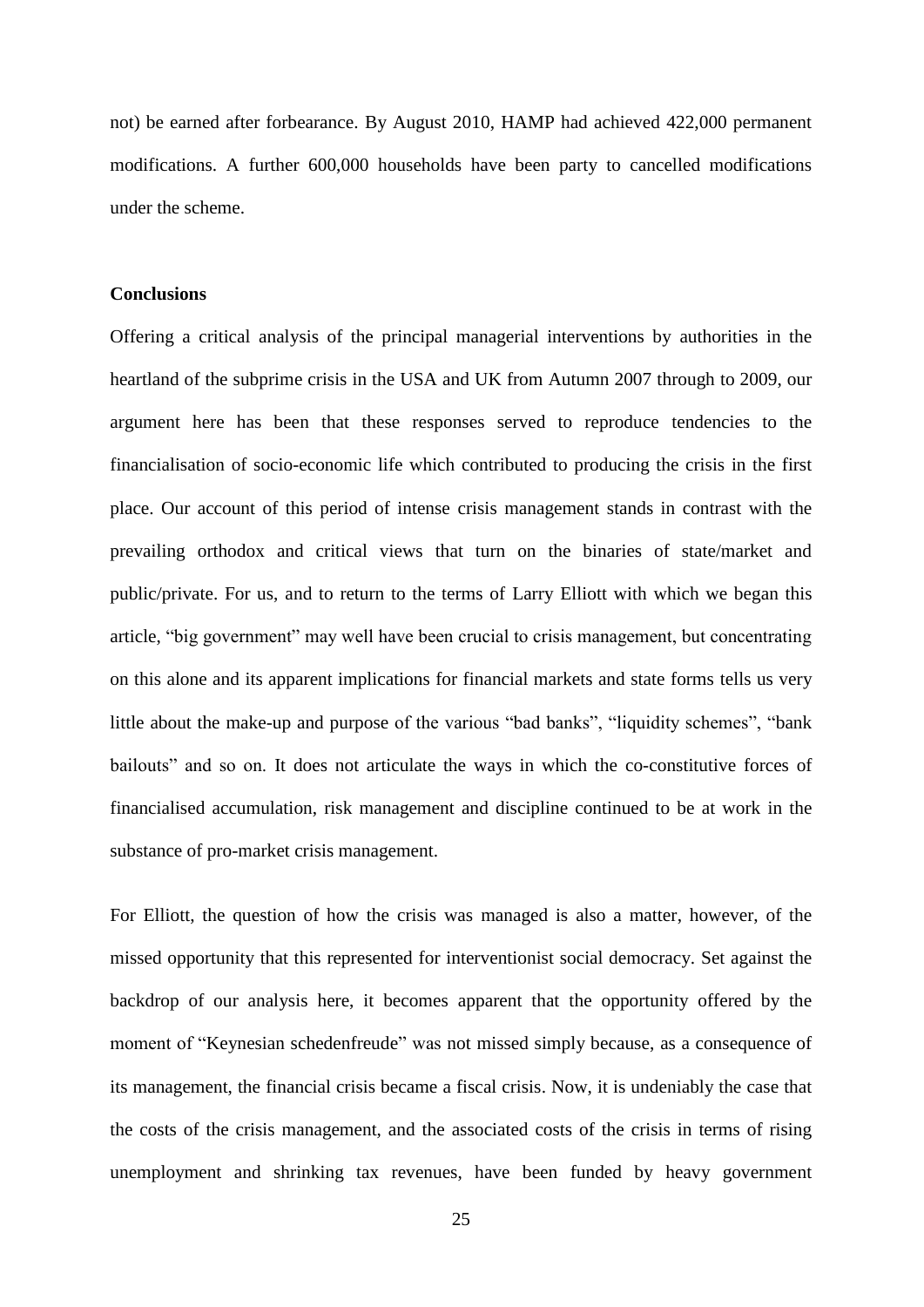borrowing which, at the time of writing at the start of 2012, has become manifest in a socalled "sovereign debt crisis" in the Eurozone. And, it is also clear that the austerity agenda of deficit reduction in the UK at least has "provided opportunity and cover for a sustained assault on the public sector, long considered by neoliberals as a drain and burden on the income-generating capacity of free market capitalism".<sup>80</sup> But, simply understanding these developments in terms of the binaries of state/market and public/private misses the point about the tendencies to the financialisation of socio-economic life that cut across these seemingly separable realms.

It was the "Third way" social democratic parties of the mainstream political left on both sides of the Atlantic which, from the 1990s in particular, played up and played on the tendencies of financialisation.<sup>81</sup> As Shaun French and Andrew Leyshon describe it, for example, the post-1997 period in the UK witnessed an implicit Faustian pact brokered between the City and the Labour Government whereby the former was enabled to continue to generate enormous speculative profits on the basis that such business not only served to mask a large and widening trade imbalance, "but also helped to generate substantial tax receipts for the Treasury".<sup>82</sup> Labour thus funded public and quasi-public sector employment and regeneration and development strategies outside of the South-East "as a means to partly offset the social and regional disparities of financialisation".<sup>83</sup> As the Labour administration of Gordon Brown sought to manage the crisis, then, it effectively did so in the name of the continuation of a particular vision of social democracy which had flowered but then suddenly wilted amidst the forces of financialisation. While the authority and resources of big government were marshalled to try to put humpty dumpty back together again, articulating an alternative vision which displaces the financial markets from the heart of contemporary socio-economic life remains a much bigger challenge. As such, more recent high-profile and seemingly stateempowering re-regulatory initiatives – including, the Dodd-Frank Act of 2009, the provision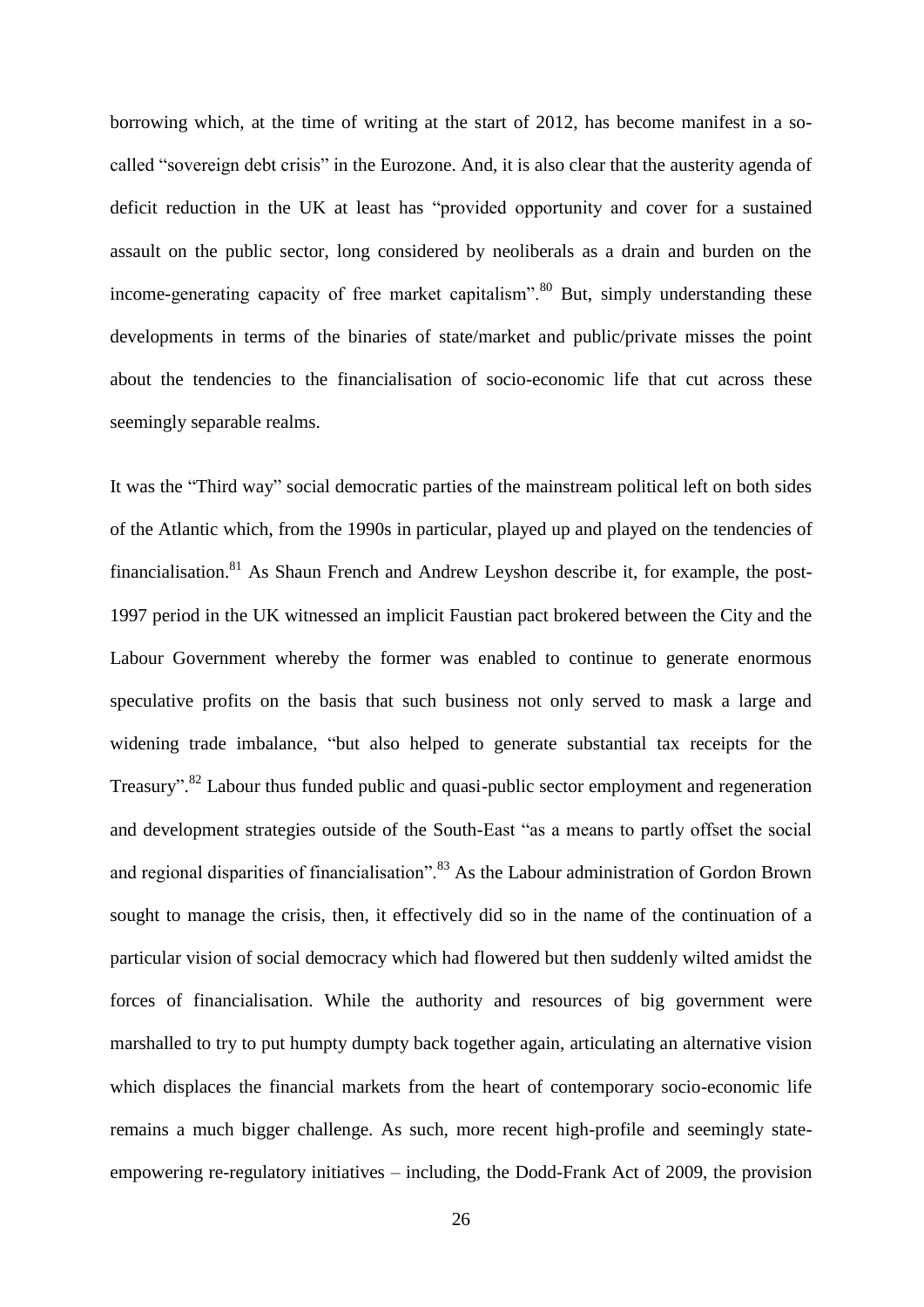of regulatory functions to be conducted by the Bank of England at the expense of the FSA, and the 'ring-fencing' of investment and commercial banking recommended by the Vickers Report 2011 – do not contain or elaborate upon an alternative vision. Certain pre-crisis opportunities for speculative financial accumulation may now have been closed-down, but the co-constitutive forces of financialised risk management and financialised discipline have been largely up-dated and revised rather than conclusively reformed.

### **Endnotes**

1. Larry Elliot, "David Cameron is gaining ground even though Labour handled the crisis well", The Guardian online, (12 October 2009), available: [http://www.guardian.co.uk/](http://www.guardian.co.uk/%20business/2009/oct/12/cameron-outflanking-labour)  [business/2009/oct/12/cameron-outflanking-labour](http://www.guardian.co.uk/%20business/2009/oct/12/cameron-outflanking-labour) (accessed 15 February 2011)

2. *Ibid.*

3. *Ibid.*

4. Susan Watkins, "Shifting Sands: Editorial", *New Left Review* 61, Jan-Feb (2010), p. 9.

5. See, for example and respectively, Charles P. Kindleberger, *Manias, Panics and Crashes:*  A *History of Financial Crises*, 3<sup>rd</sup> edition (New York: John Wiley & Sons, 1996); and David Harvey, *The Limits to Capital* (Oxford: Blackwell, 1982).

6. See, for example, John B. Taylor, *Getting Off Track: How Government Actions and Interventions Caused, Prolonged, and Worsened the Financial Crisis* (Stanford, CA: Hoover Institution, 2009).

7. Matthew Watson, "'Habitation Versus Improvement' and a Polanyian Perspective on Bank Bail-outs", *Politics* Vol. 29, No. 3 (2009), p. 191

8. *Ibid.*, p. 191. On financialisation and everyday life, see Randy Martin, *Financialization of Daily Life* (Philadelphia: Temple University Press, 2002); Paul Langley, *The Everyday Life of*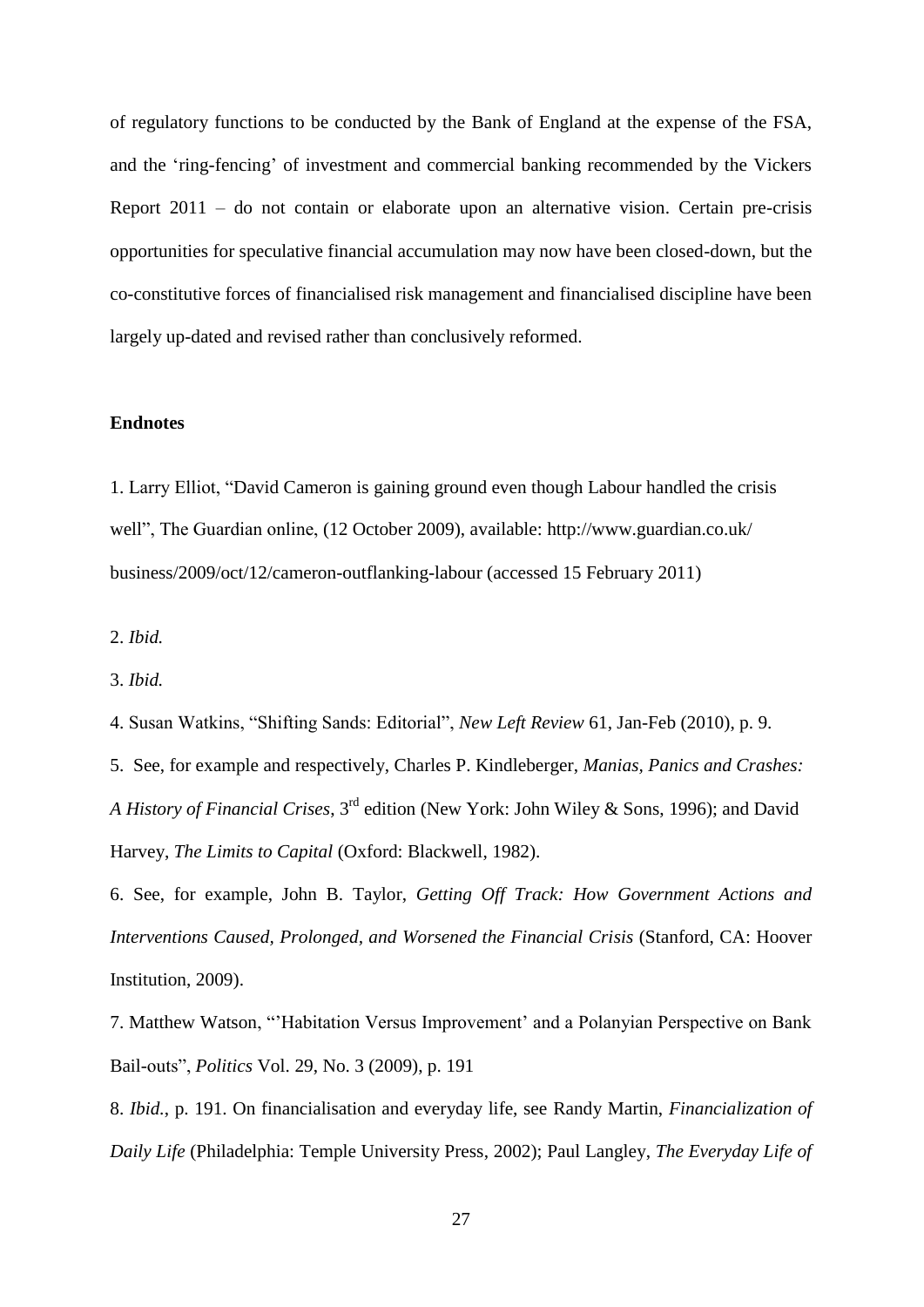*Global Finance: Saving and Borrowing in Anglo-America* (Oxford: Oxford University Press, 2008).

9. Ismail Erturk, Julie Froud, Sukhdev Johal, Adam Leaver and Karel Williams, "General Introduction: Financialisation, Coupon Pool and Conjuncture" in I. Erturk, J. Froud, S. Johal, A. Leaver and K. Williams (eds.) *Financialisation at Work: Key Texts and Commentary*, (Routledge: Oxon, 2008)

10. *Ibid.,* p. 34.

11. *Ibid.,* p.34.

12. Jacqueline Best and Matthew Patterson (eds.) Cultural Political Economy (London: Routledge, 2010); Ngai-Ling Sum and Bob Jessop, "Towards a Cultural Political Economy: Poststructuralism and the Italian School", in M. de Goede (ed.) International Political Economy and Poststructural Politics (New York: Routledge, 2006), p. 157-176.

13. Ismail Erturk, Julie Froud, Sukhdev Johal, Adam Leaver and Karel Williams, *op cit.*

14. See, for example Melinda Cooper, *Life as Surplus: Biotechnology and Capitalism in the Neoliberal Era* (Seattle, WA: University of Washington Press, 2008).

15. Robert Boyer, "Is a Finance-led growth regime a viable alternative to Fordism? A preliminary analysis", *Economy and Society* Vol. 29, No:1 (2000), p. 111-145

16. Robert Brenner, "The boom and the bubble', *New Left Review,* No: 6 (November – December 2000), p. 5 - 43

17. Samir Amin, 'The challenge of globalization', *Review of International Political Economy* Vol. 3, No. 2 (1996), p. 216-259; Giovanni Arrighi, *The Long Twentieth Century: Money, Power and the Origins of Our Times* (London: Verso, 1994).

18. See, for example and respectively, Gerald A. Epstein and Arjun Jayadev, "The Rise of Rentier Incomes in OECD Countries: Financialisation, Central Bank policy and Labour Solidarity" in Epstein G.A (ed.) *Financialisation and the World Economy,* (Massachusetts: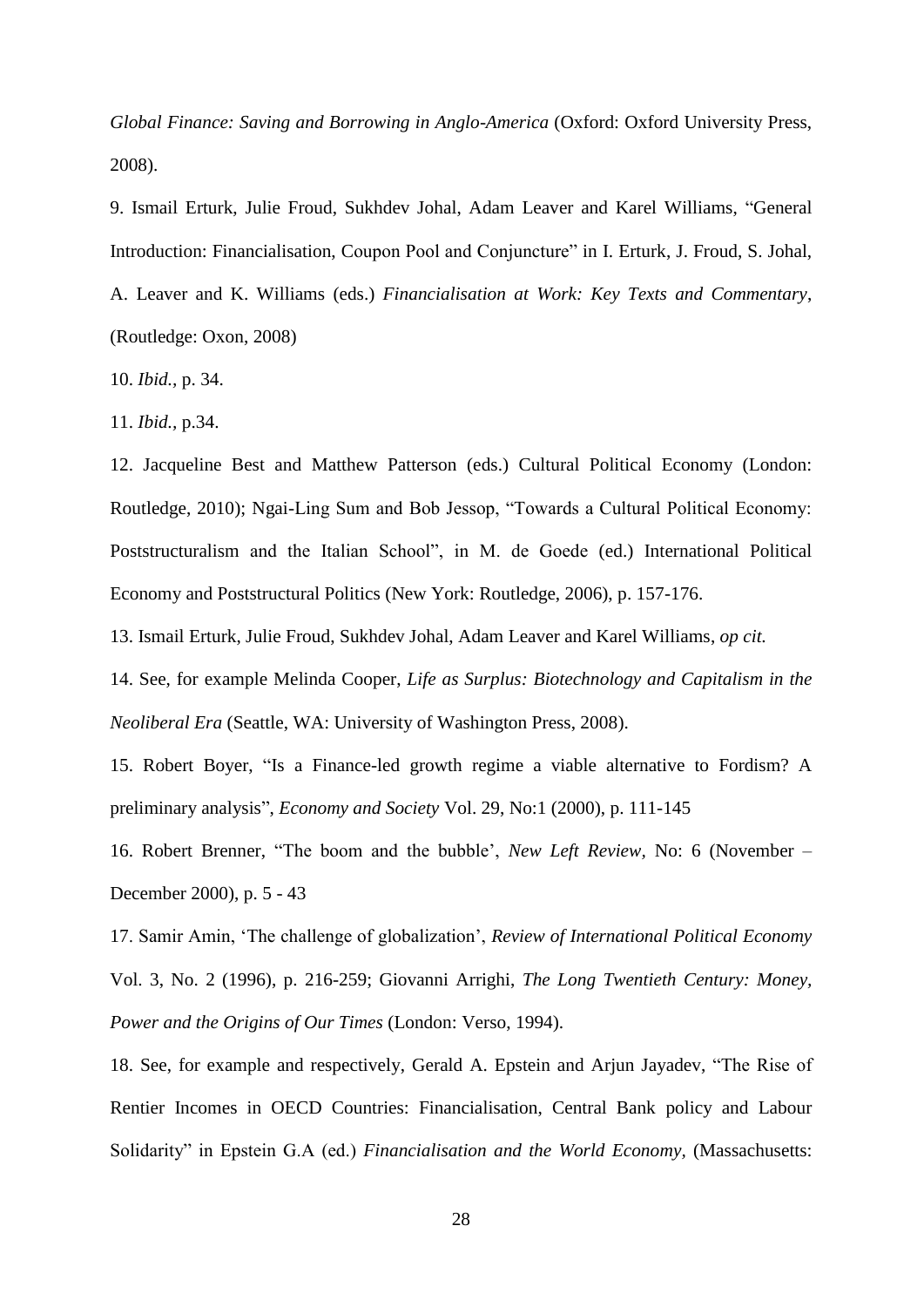Edward Elgar 2005); Englebert Stockhammer, "Financialisation and the Slowdown of Accumulation", *Cambridge Journal of Economics,* Vol. 28, No.5 (2004), p. 719-741; and Greta. R Krippner, "The financialisation of the American Economy", *Socio-Economic Review*, No.3 (2005), p. 173-208

19. David Knights, "Governmentality and Financial Services: Welfare Crises and the Financially Self-Disciplined Subject", in G. Morgan and D. Knights (eds.) *Regulation and Deregulation in European Financial Services* (Basingstoke: MacMillan, 1997), p. 216-236.

20. Adam Harmes, "Mass Investment Culture", *New Left Review,* 9 (2001), p. 103- 124

21. Julie Froud and Karel Williams, "Financialisation and Coupon Pool", *Capital and Class,*  No.78 (2002), p. 119 – 152

22. Gordon L. Clark, Pension Fund Capitalism (Oxford: Oxford University Press, 2000); Michael Useem, *Investor Capitalism: How Money Managers are Changing the Face of Corporate America* (New York: Basic Books, 1996).

23. Michel Aglietta and Antoine Rebérioux, *Corporate Governance Adrift: A Critique of Shareholder Value* (Cheltenham: Edward Elgar, 2005); Julie Froud, Sukhdev Johal, Adam Leaver, and Karel Williams *Financialisation and Strategy: Narrative and Numbers*, (London: Routledge, 2006)

24. Robin Blackburn, "Finance and the Fourth Dimension", *New Left Review*, No.39 (2006), pp. 39-70; Frank Partnoy, *Infectious Greed: How Deceit and Risk Corrupted the Financial Markets* (London: Profile Books, 2004).

25. Marieke de Goede, 'Repoliticizing Financial Risk', *Economy and Society*, Vol. 33, No. 2 (2004), p. 197-217; Tony Porter, *Globalisation and Finance* (Polity Press, 2005), p. 62-63; Michael Power, "Enterprise Risk Management and the Organization of Uncertainty in Financial Institutions", in K. Knorr Cetina and A. Preda (eds.) *The Sociology of Financial Markets* (Oxford: Oxford University Press, 2005), p. 250-268.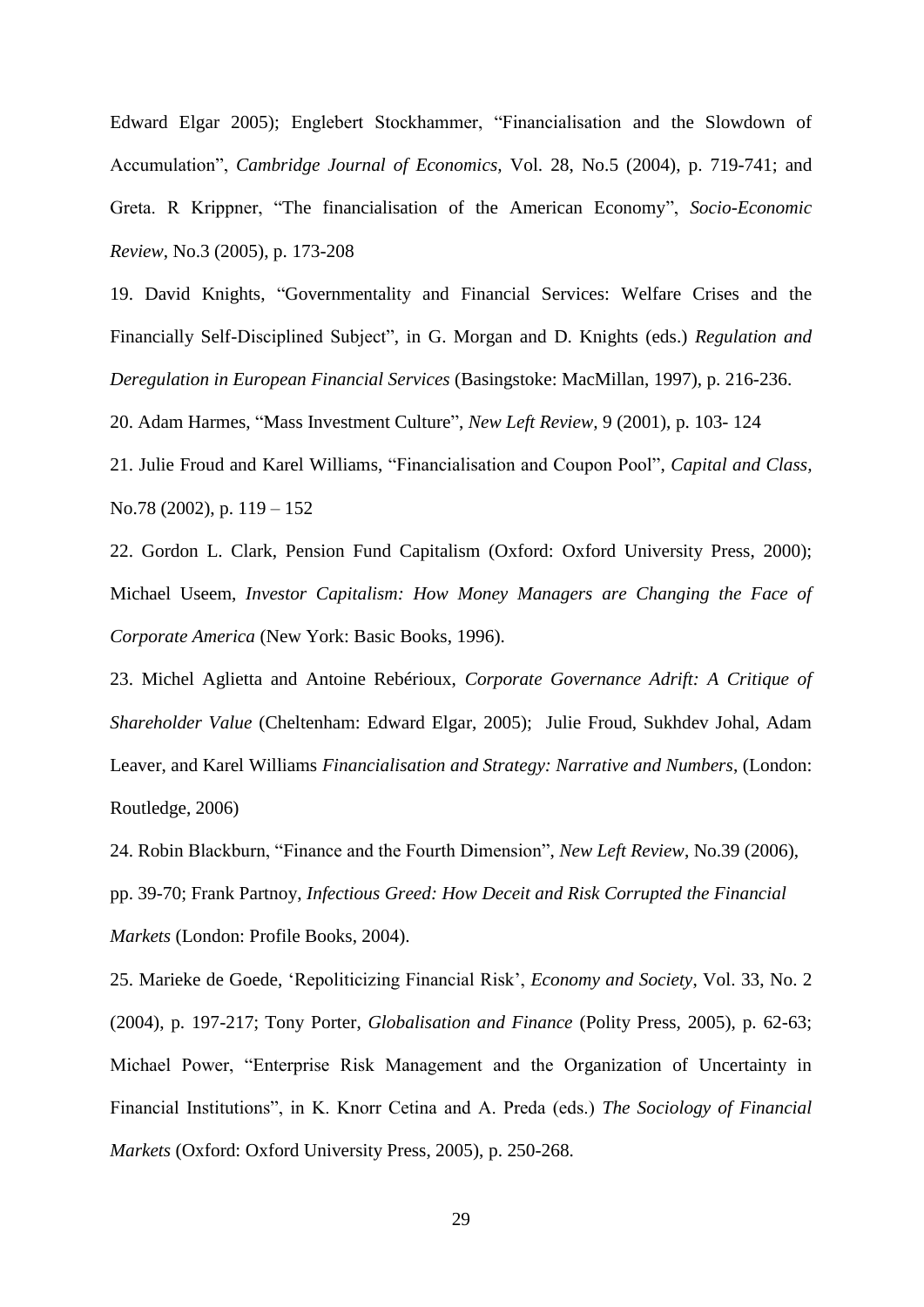26. Paul Langley, "Securitising Suburbia: the transformation of Anglo-American Mortgage Finance", *Competition & Change*, Vol. 10, No.3 (2006), p. 283-299; Andrew Leyshon, and Nigel Thrift, "The capitalization of almost everything: The future of finance and capitalism", *Theory, Culture and Society*, Vol. 24, No. 7-8 (2007), p. 97-115.

27. Duncan Wigan, "Financialisation and Derivatives: Constructing an Artifice of

Indifference", *Competition and Change*, Vol. 13, No. 2 (2009), p. 157-72.

28. Felix Driver, *Power and Pauperism: The Workhouse System, 1834-1884* (Cambridge University Press, Cambridge, 1993). On constitutionally-defined citizenship, the state and finance capital, see Stephen Gill, *Power and Resistance in the New World Order* (Basingstoke: Palgrave, 2003), p. 132.

29. See, for example and respectively, Andrew Leyshon and Nigel Thrift, "Lists come alive: electronic systems of knowledge and the rise of credit scoring in retail banking", *Economy and Society,* Vol. 28, No. 3 (1999), p. 434-466; Donncha Marron, "Lending by numbers: credit scoring and the constitution of risk within American consumer credit", *Economy and Society,* Vol. 36, No. 1 (2007), p. 103-133

30. Dawn Burton, *Credit and Consumer Society* (New York: Routledge, 2008), p. 53.

31. Paul Langley, "Consumer Credit, Self-Discipline, and Risk Management" in G.L Clark, A.D Dixon, and A.H.B Monk (eds.) *Managing Financial Risks, From Global to Local,*  (Oxford: Oxford University Press, 2009), p. 280-300.

32. Anastasia Nesvetilova, *Fragile Finance* (Hampshire: Palgrave Macmillan 2007).

33. Ewald Engelen et al., *After the Great Complacence: Financial Crisis and the Politics of* 

*Reform* (Oxford: Oxford University Press, 2011); Paul Langley, 'Sub-prime mortgage

lending: a cultural economy', *Economy and Society,* Vol. 37, No. 4 (2008), p. 469-494.

34. *The Economist*, "Subprime subsidence" (December 13 2003), available:

[http://www.economist.com/PrinterFriendly.cfm?story\\_id=8424086](http://www.economist.com/PrinterFriendly.cfm?story_id=8424086) (accessed 24 July 2011);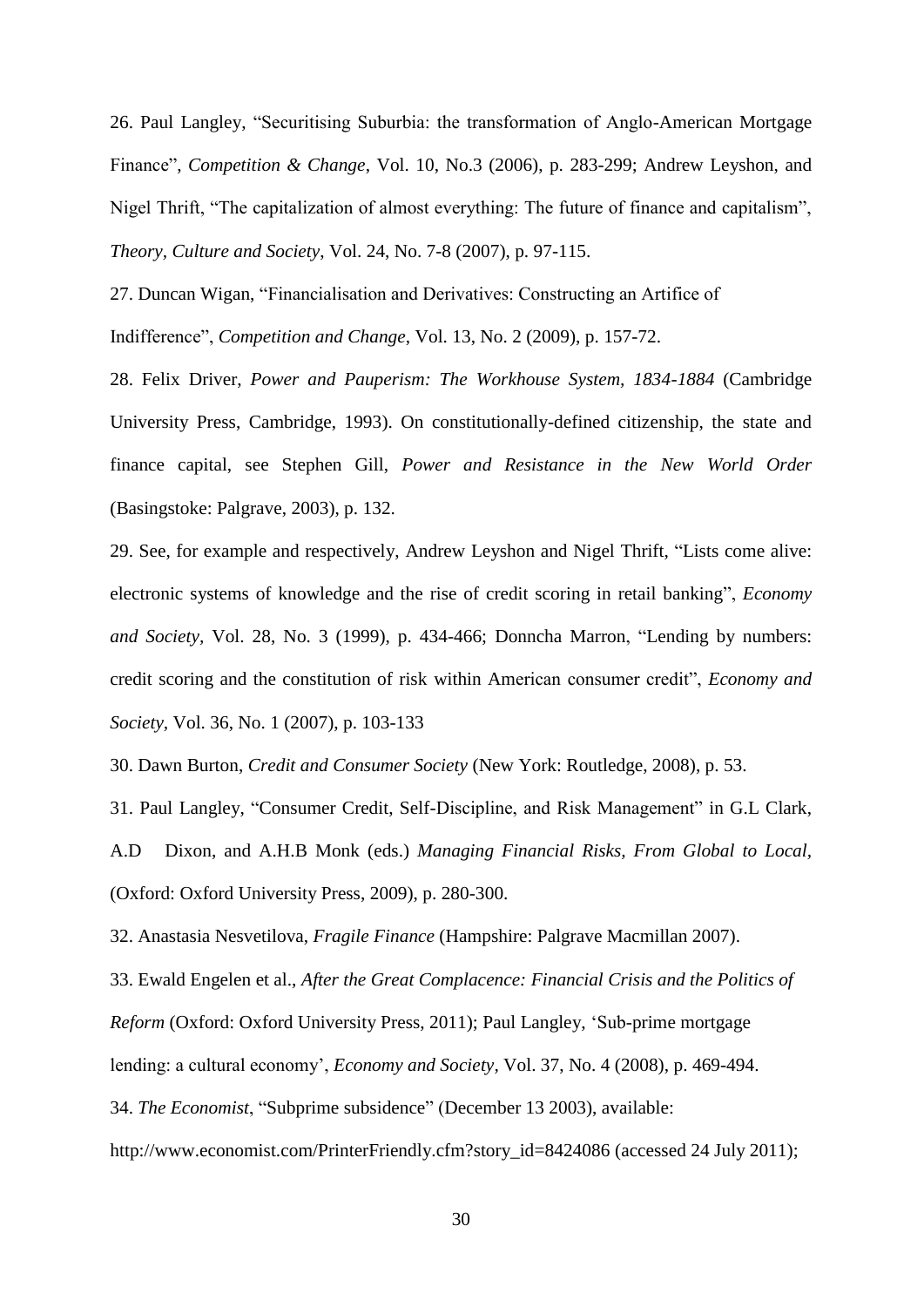*The Economist,* "American Mortgages: Bleak houses" (February 15 2007b), available: <http://www.economist.com/node/8706627> (accessed 24 July 2011)

35. Philip Ashton, "An Appetite for Yield: The Anatomy of the Subprime Crisis" *Environment and Planning,* Vol. 41, No.6, (2009), p. 1420 – 1441

36. Michael Lewis, *The Big Short: Inside the Doomsday Machine* (London and New York: Allen Lane, 2010).

37. *The Economist*, "Paradise Lost: A Special Report on International Banking", (15 May 2008), available: http://www.economist.com/node/11325347, (accessed 24 July 2011)

38. Markus K. Brunnermeier "Deciphering the Liquidity and Credit Crunch 2007 – 2008" *Journal of Economic Perspectives,* Vol. 23, No.1, (2009) p.77 – 100

39. Lucian A. Bebchuk, "Buying Troubled Assets," Harvard Law and Economics Discussion Paper No. 636 (24 April 2009), available: <http://ssrn.com/abstract=1392808>

40. National Audit Office (NAO) "Maintaining Financial Stability across the United Kingdom's Banking System" (December 2009), available: [http://www.nao.org.uk/publications/0910/uk\\_banking\\_system.aspx](http://www.nao.org.uk/publications/0910/uk_banking_system.aspx) (accessed 23 February 2011)

41. Treasury Department, "Financial Sector Assessment Programme: United States of America" (5 November 2010) p.13, available: [http://www.treasury.gov/resource](http://www.treasury.gov/resource-center/international/standards-codes/Documents/FSAP_Technical%20Note_)[center/international/standards-codes/Documents/FSAP\\_Technical%20Note\\_C](http://www.treasury.gov/resource-center/international/standards-codes/Documents/FSAP_Technical%20Note_)risis%20 Management%20Arrangements\_Final\_5%2011%2010.pdf, (accessed 17 March 2011); Greg Farrell and Henny Sender, "US Agrees Bail-Out for Citigroup" Financial Times online (November 24 2008), available: http://www.ft.com/cms/s/0/447938ee-b9f0-11dd-8c07-

0000779fd18c.html#axzz1T2cawM4s (accessed 19 February 2011).

42. Michel Foucault, *Security, Territory, Population, Lectures at the Collège de France, 1977-1978* (Basingstoke: Palgrave MacMillan, 2007), p. 65.

31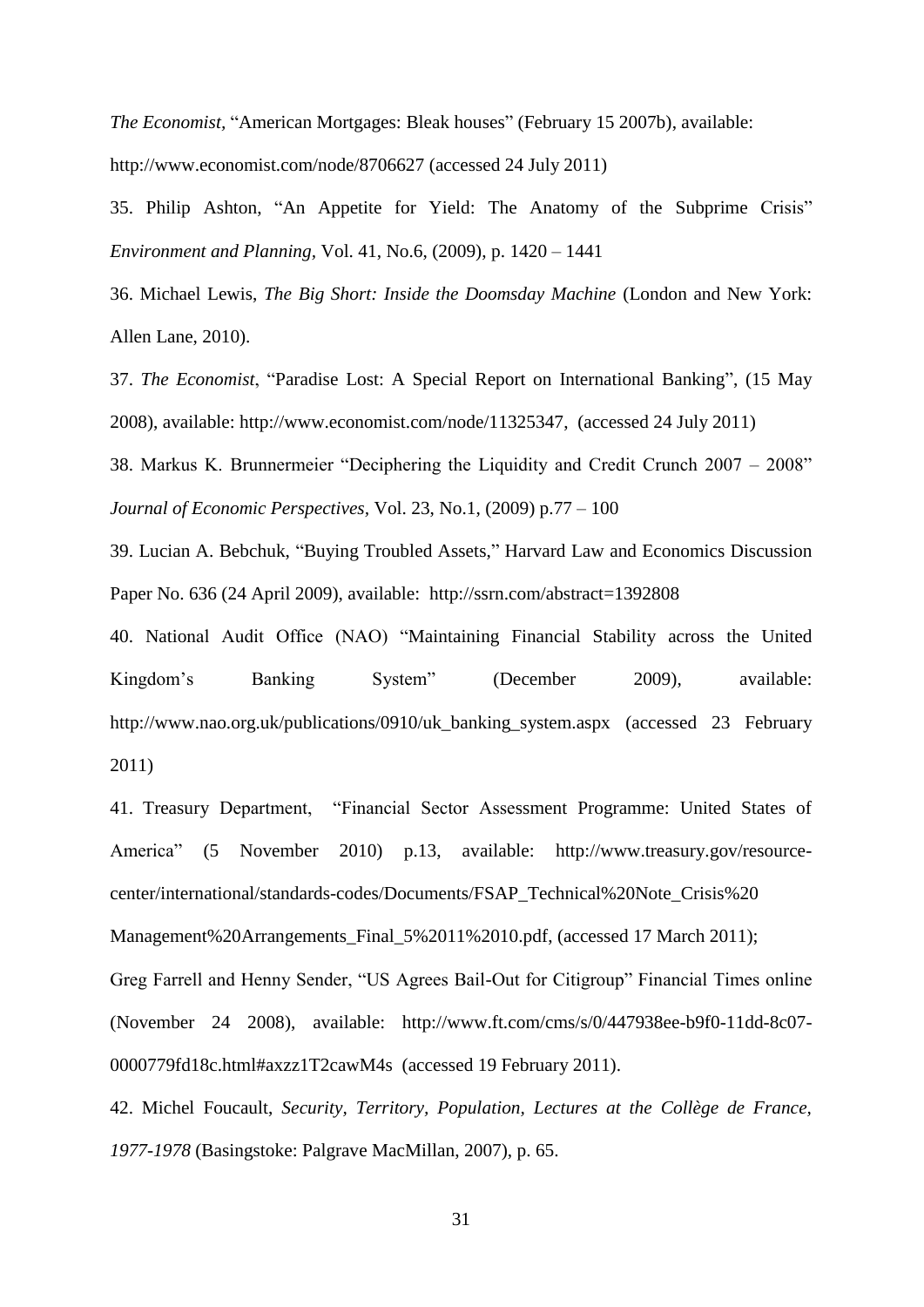43. NAO, *op. cit.,* p.42

44. Mathew Watson, *op. cit.,* p.186

45. Treasury Department, "Fact sheet: proposed Treasury authority to purchase troubled assets", (20 September 2008), available: [http://www.ustreas.gov/press/releases/hp1150.htm,](http://www.ustreas.gov/press/releases/hp1150.htm) (accessed 20 July 2011)

46. See, for example, The Guardian, "Banking crisis: Congress urged to endorse \$700bn bailout plan" (September 2008), available at<http://www.guardian.co.uk/business/2008/sep/23/> (accessed14 July 2011).

47. Wall Street Pit, "Treasury Sends Congress Unprecedented \$700 billion Bailout Plan" (September 2008) available: [http://wallstreetpit.com/523-treasury-sends-congress](http://wallstreetpit.com/523-treasury-sends-congress-unprecedented-700-billion-bailout-plan)[unprecedented-700-billion-bailout-plan](http://wallstreetpit.com/523-treasury-sends-congress-unprecedented-700-billion-bailout-plan) (accessed 14 July 2011).

48. NAO, *op.cit.,* p.42

49. Treasury Department, "G-7 Finance Ministers and Central Bank Governors Plan of Action" (October 2008), available: http://www.treasury.gov/press-center/pressreleases/Pages/hp1195.aspx (accessed 12 February 2011).

50. Tony Porter, *op. cit.,* p. 62-3.

51. John Kiff and Paul Mills, P (2007) "Money for Nothing and Checks for Free: Recent Developments in US Subprime Mortgage Markets", *IMF Working Paper,* WP/07/188 52. Angus Cameron, Anastasia Nesvetailova and Ronen Palan, "Wages of sin? Crisis and the libidinal economy", *Journal of Cultural Economy*, Vol. 4, No. 2 (2011), p. 117-135; Marieke de Goede, "Finance and the excess: The politics of visibility in the credit crisis", Zeitschrift fur Internaionale Beziehungen, Vol. 16, No. 2 (2009), p. 299-310.

53. Paul Langley, "The performance of liquidity in the sub-prime mortgage crisis", *New Political Economy*, Vol. 15, No. 1 (2010), p. 71-98; Anastasia Nesvetailova, *Financial Alchemy in Crisis: The Great Liquidity Illusion* (London: Pluto Press, 2010).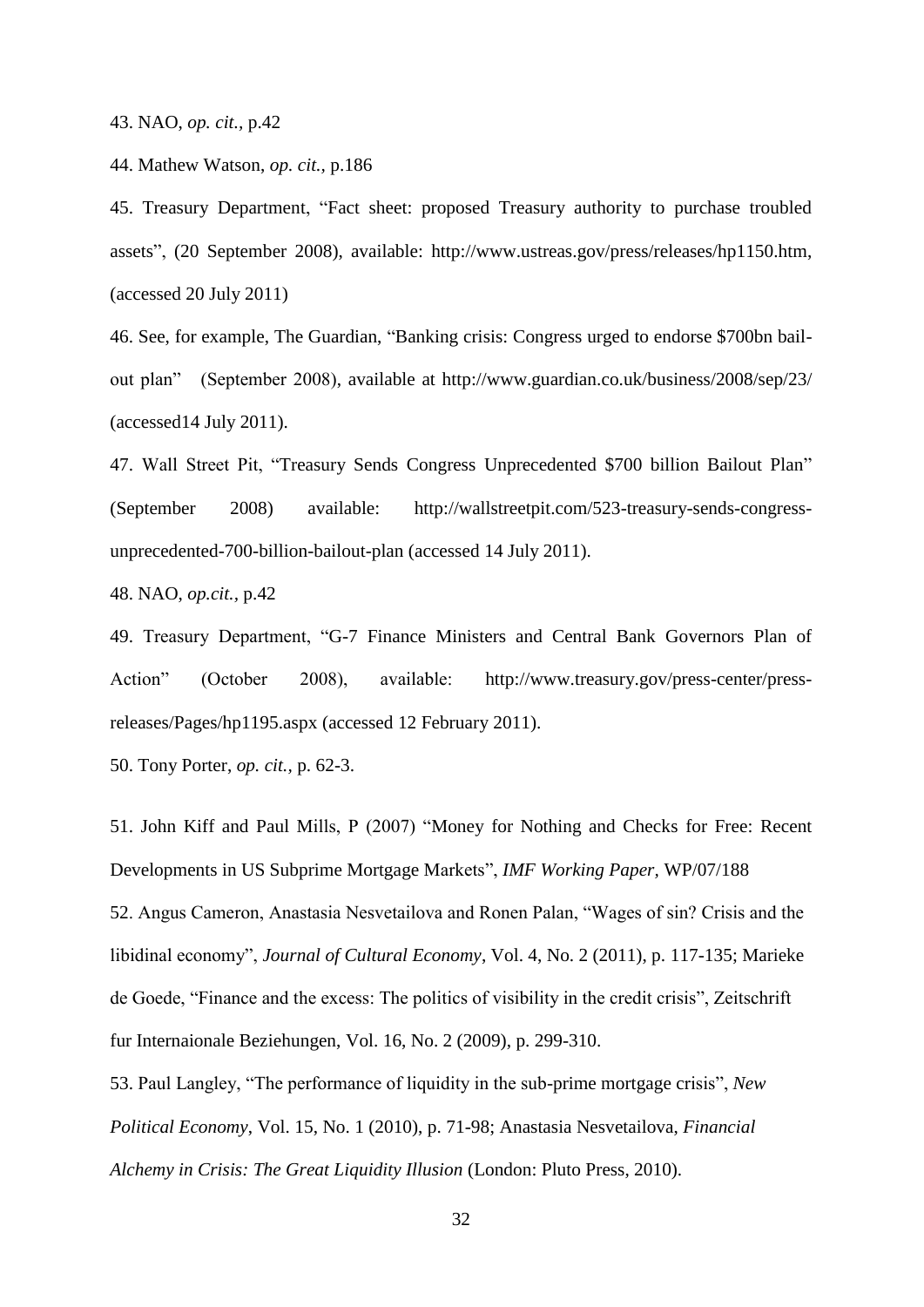54. Jack Read, "The Role and Impact of Credit Rating Agencies in the Subprime Credit Markets", Statement at the Hearing of US Senate Committee on Banking, Housing, and Urban Affairs, (September 26 2007), available: [http://banking.senate.gov/\\_files](http://banking.senate.gov/_files) /ACF1CC4.pdf, (accessed January 4 2008)

55. *The Economist,* "Paradise Lost: A Special Report on International Banking", (May 17 2008, p.14), available: [http://www.economist.com/node/11325347,](http://www.economist.com/node/11325347) (accessed July 27 2011)

56. Anastasia Nesvetilova*, op. cit.*

57. Alan Greenspan, "The Financial Crisis and the Role of Federal Regulators" Statement before House Committee on Oversight and Government Reform hearing on (October 23 2008), available: https://house.resource.org/110/gov.house.ogr.20081023\_hrs 15REF2154 .pdf, (accessed 25 July 2011)

58. Donald MacKenzie, "The Credit Crisis as a Problem in the Sociology of Knowledge", Unpublished paper, (September 2010), available: [http://www.sps.ed.ac.uk/data/ assets/pdf file](http://www.sps.ed.ac.uk/data/%20assets/pdf%20file) /0019/36082/CrisisRevised.pdf, (accessed 22 July 2011)

59. Nassim Nicholas Taleb, *The Black Swan: The Impact of the Highly Improbable* (New York: Radom House, 2007)

60. Board of Governors of the Federal Reserve System, "The Supervision Capital Assessment Programme: Overview Results" (May 2009, p.4) available: [www.federalreserve.gov](http://www.federalreserve.gov/) /newsevents/press/bcreg/bcreg20090507a1.pdf (accessed 15 July 2011)

61. See, for example, Ben Bernanke, "The Supervisory Capital Assessment Program – One Year Later", Speech at the Federal Reserve Bank of Chicago 46<sup>th</sup> Annual Conference on Bank Structure and Competition, (May 6, 2010), available: http://www.federalreserve .gov/newsevents/speech/bernanke20100506a.htm

62. *Ibid.,* p. 4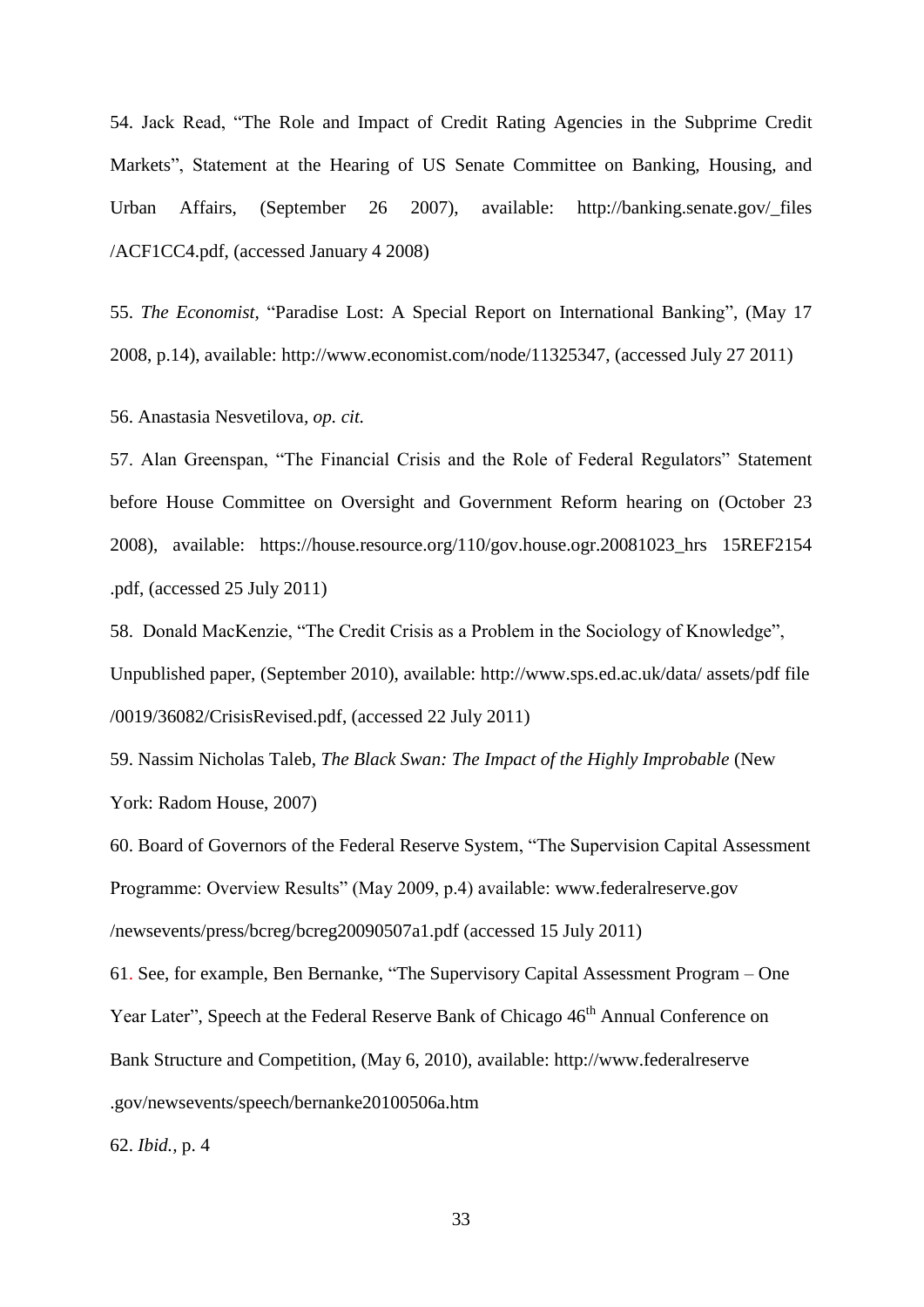63. Board of Governors of the Federal Reserve System, "The Supervisory Capital Assessment Program: Design and Implementation", (April 24 2009a, p.10), available: http://www.feder alreserve.gov/bankinforeg/bcreg20090424a1.pdf, (accessed 20 July 2011) 64. Board of Governors of the Federal Reserve System, "The Supervisory Capital Assessment Program: Overview of Results", (May 7 2009b, p.3), available: http://www.federalreserve. gov/newsevents/press/bcreg/bcreg20090507a1.pdf, (accessed 21 July 2011) 65. Eric Dash, "10 large banks allowed to exit U.S. aid program", New York Times, (June 9 2009), available: <http://www.nytimes.com/2009/06/10/business/economy/10tarp.htm> (accessed 26 July 2011)

66. *The Economist,* "Paradise Lost: A Special Report on International Banking", (May 17 2008), available: [http://www.economist.com/node/11325347,](http://www.economist.com/node/11325347) (accessed July 27 2011) 67. *The Economist* "Rebuilding the banks: A special report on International banking", (16 May 2009), available: [http://www.economist.com/node/13604663,](http://www.economist.com/node/13604663) (accessed 28 July 2011) 68. Elvin. K Wyly, Monia Atia, Holly Foxcroft, Daniel J. Hammel, and Kelly Phillips-Watts, "American home: Predatory mortgage capital and neighbourhood spaces of race and class exploitation in the United States", *Geografiska Annaler Series B Human Geography,* Vol. 88, No.2, (2006), p. 105-132.

69. Martha Poon, "From New Deal Institutions to Capital Markets: Commercial Consumer Risk Scores and the Making of Subprime Mortgage Finance", *Accounting, Organisations and Society,* Vol. 30, (2009), p. 654 – 674

70. *The Economist,* "American Mortgages: Bleak houses" (February 15 2007b), available: <http://www.economist.com/node/8706627> (accessed 24 July 2011)

71. Andrew Leyshon and Nigel Thrift, *op. cit.*, p.434 - 466

72. Adrian M. Cowan and Charles D.Cowan, "Default Correlation: An empirical investigation of Subprime Lender" *Journal of Banking and Finance,* Vol. 28, (2004), p. 755.